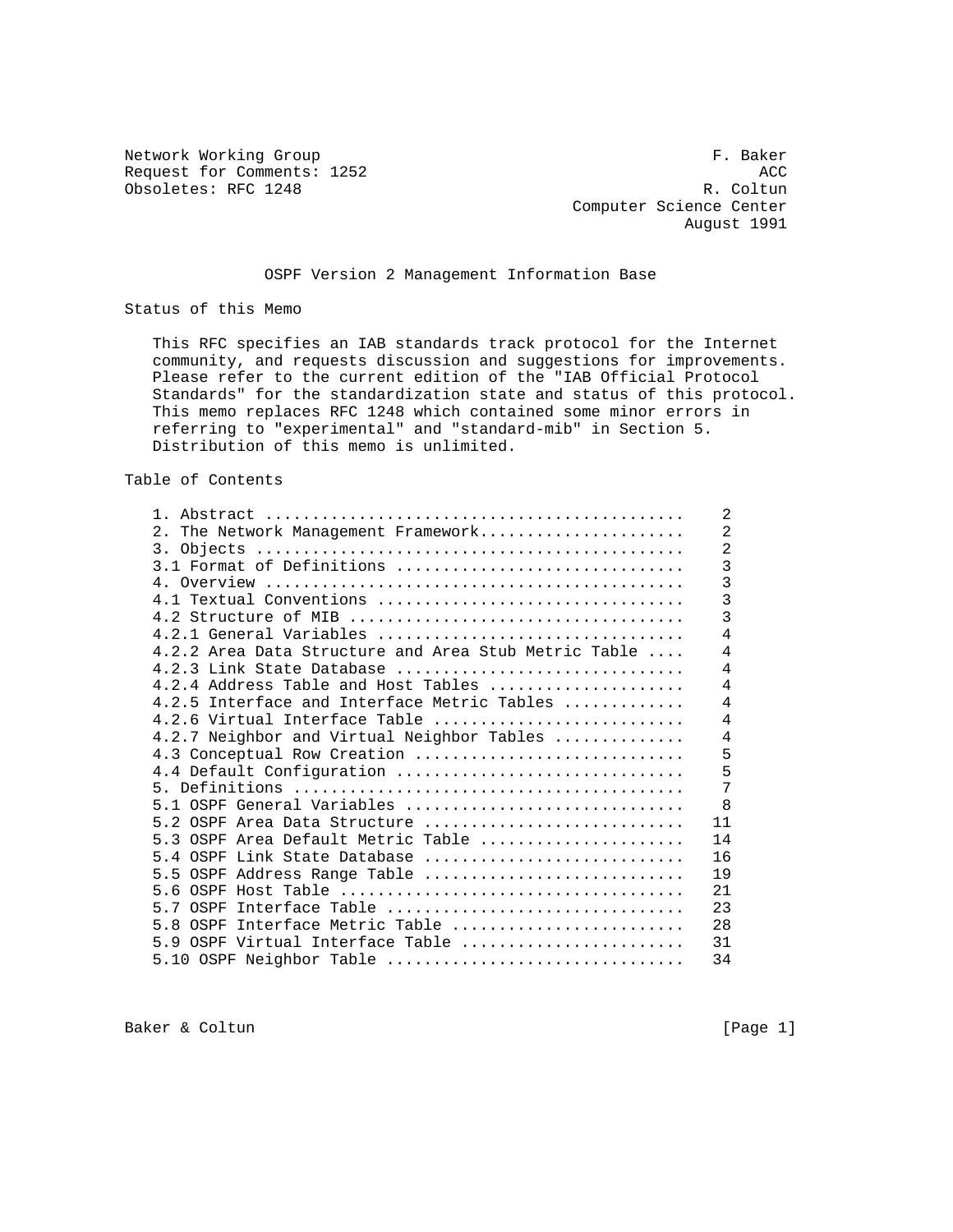| 5.11 OSPF Virtual Neighbor Table  38 |  |
|--------------------------------------|--|
|                                      |  |
|                                      |  |
|                                      |  |
|                                      |  |

#### 1. Abstract

 This memo defines a portion of the Management Information Base (MIB) for use with network management protocols in TCP/IP-based internets. In particular, it defines objects for managing OSPF Version 2.

2. The Network Management Framework

 The Internet-standard Network Management Framework consists of three components. They are:

 RFC 1155 which defines the SMI, the mechanisms used for describing and naming objects for the purpose of management. RFC 1212 defines a more concise description mechanism, which is wholly consistent with the SMI.

 RFC 1156 which defines MIB-I, the core set of managed objects for the Internet suite of protocols. RFC 1213, defines MIB-II, an evolution of MIB-I based on implementation experience and new operational requirements.

 RFC 1157 which defines the SNMP, the protocol used for network access to managed objects.

 The Framework permits new objects to be defined for the purpose of experimentation and evaluation.

3. Objects

 Managed objects are accessed via a virtual information store, termed the Management Information Base or MIB. Objects in the MIB are defined using the subset of Abstract Syntax Notation One (ASN.1) [7] defined in the SMI. In particular, each object has a name, a syntax, and an encoding. The name is an object identifier, an administratively assigned name, which specifies an object type. The object type together with an object instance serves to uniquely identify a specific instantiation of the object. For human convenience, we often use a textual string, termed the OBJECT DESCRIPTOR, to also refer to the object type.

 The syntax of an object type defines the abstract data structure corresponding to that object type. The ASN.1 language is used for

Baker & Coltun (Page 2)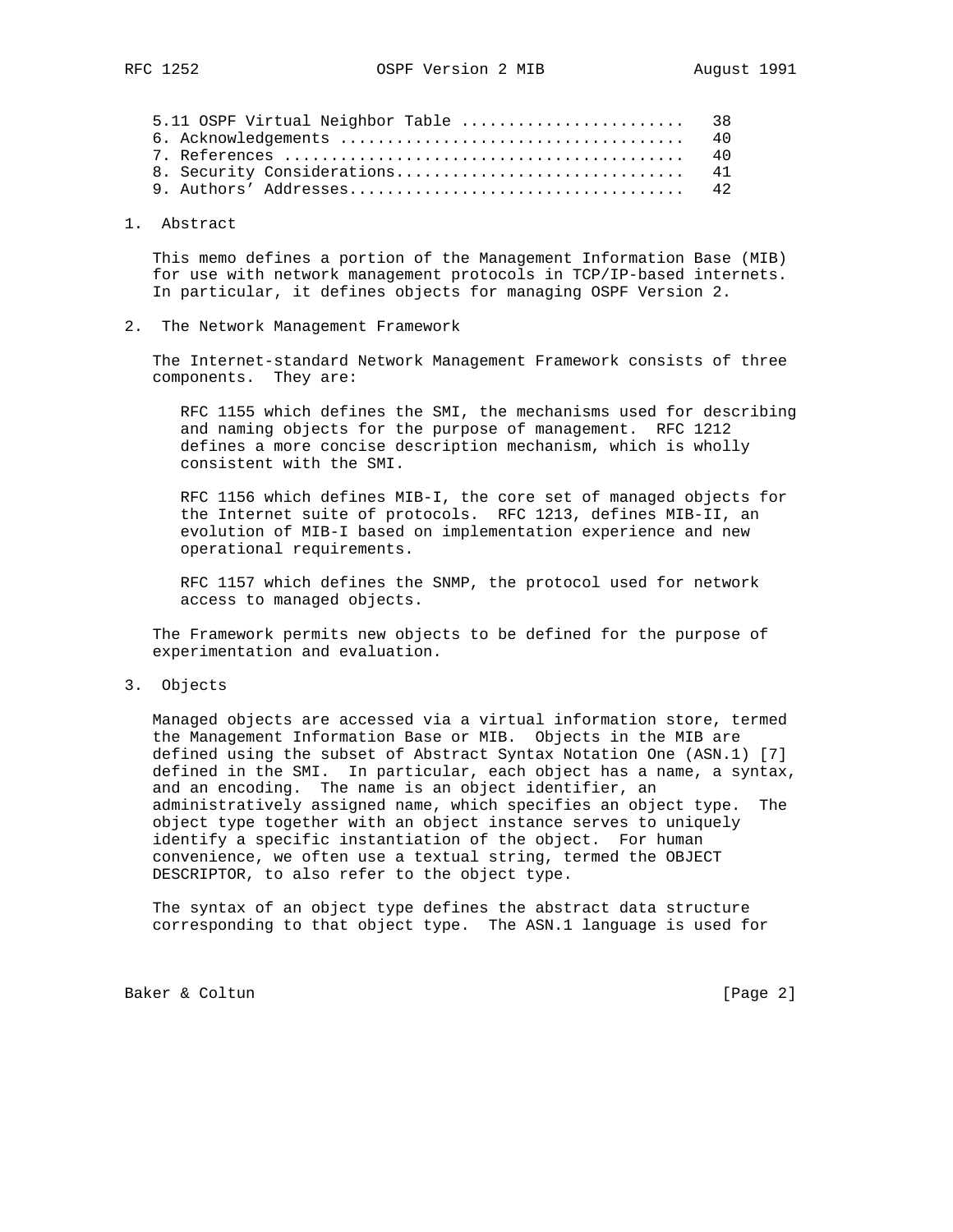this purpose. However, the SMI [3] purposely restricts the ASN.1 constructs which may be used. These restrictions are explicitly made for simplicity.

 The encoding of an object type is simply how that object type is represented using the object type's syntax. Implicitly tied to the notion of an object type's syntax and encoding is how the object type is represented when being transmitted on the network.

 The SMI specifies the use of the basic encoding rules of ASN.1 [8], subject to the additional requirements imposed by the SNMP.

3.1. Format of Definitions

 Section 5 contains contains the specification of all object types contained in this MIB module. The object types are defined using the conventions defined in the SMI, as amended by the extensions specified in [9].

- 4. Overview
- 4.1. Textual Conventions

 Several new data types are introduced as a textual convention in this MIB document. These textual conventions enhance the readability of the specification and can ease comparison with other specifications if appropriate. It should be noted that the introduction of the these textual conventions has no effect on either the syntax nor the semantics of any managed objects. The use of these is merely an artifact of the explanatory method used. Objects defined in terms of one of these methods are always encoded by means of the rules that define the primitive type. Hence, no changes to the SMI or the SNMP are necessary to accommodate these textual conventions which are adopted merely for the convenience of readers and writers in pursuit of the elusive goal of clear, concise, and unambiguous MIB documents.

The new data types are AreaID, RouterID, TOSType, Metric, BigMetric, TruthValue, Status, Validation, PositiveInteger, HelloRange, UpToMaxAge, InterfaceIndex, and DesignatedRouterPriority.

4.2. Structure of MIB

The MIB is composed of the following sections:

 General Variables Area Data Structure Area Stub Metric Table Link State Database

Baker & Coltun (Page 3)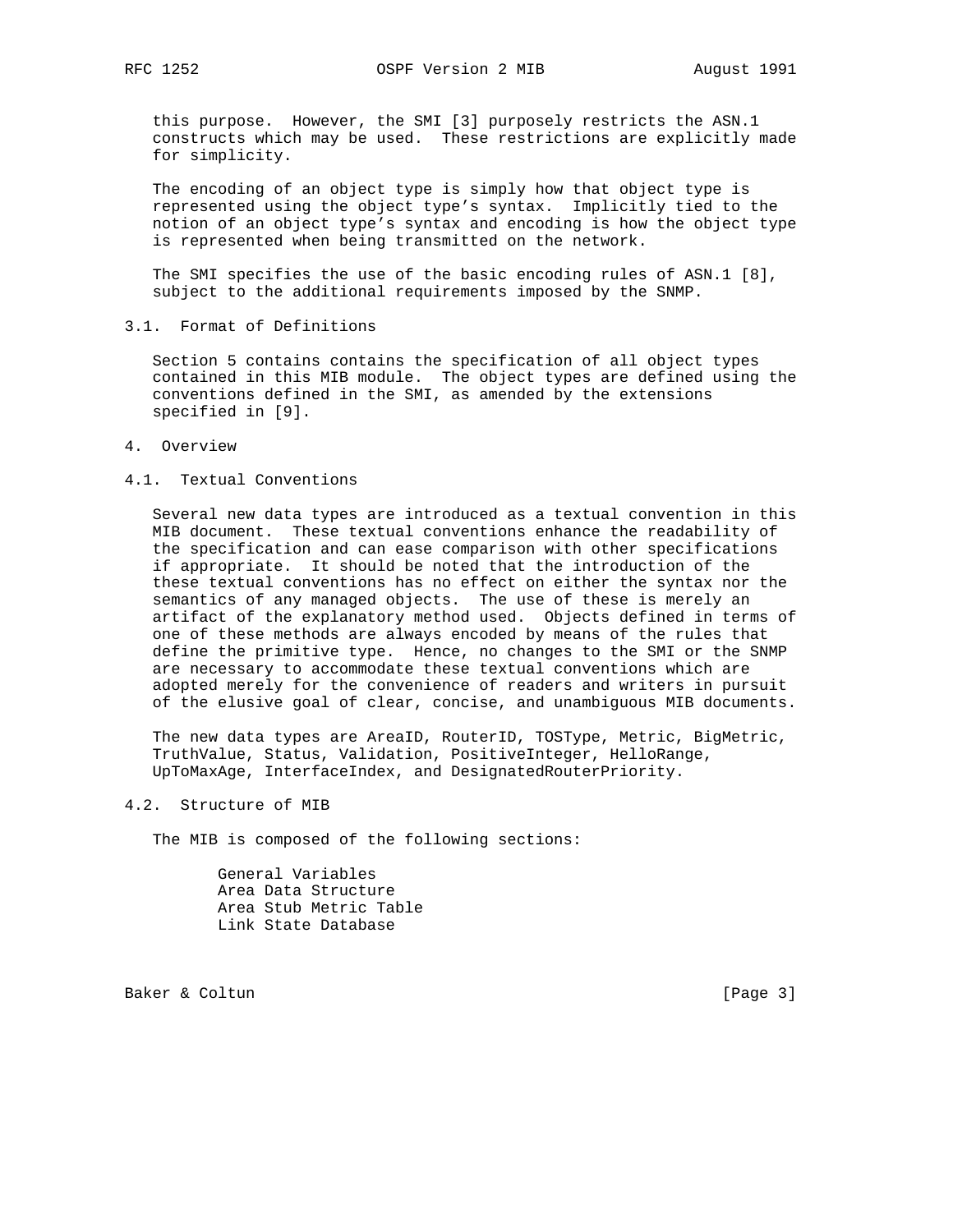Address Range Table Host Table Interface Table Interface Metric Table Virtual Interface Table Neighbor Table Virtual Neighbor Table

#### 4.2.1. General Variables

The General Variables are about what they sound like; variables which are global to the OSPF Process.

4.2.2. Area Data Structure and Area Stub Metric Table

 The Area Data Structure describes the OSPF Areas that the router participates in. The Area Stub Metric Table describes the metrics advertised into a stub area by the default router(s).

4.2.3. Link State Database

 The Link State Database is provided primarily to provide detailed information for network debugging.

4.2.4. Address Table and Host Tables

 The Address Range Table and Host Table are provided to view configured Network Summary and Host Route information.

4.2.5. Interface and Interface Metric Tables

 The Interface Table and the Interface Metric Table together describe the various IP interfaces to OSPF. The metrics are placed in separate tables in order to simplify dealing with multiple types of service, and to provide flexibility in the event that the IP TOS definition is changed in the future. A Default Value specification is supplied for the TOS 0 (default) metric.

4.2.6. Virtual Interface Table

 Likewise, the Virtual Interface Table describe virtual links to the OSPF Process.

4.2.7. Neighbor and Virtual Neighbor Tables

 The Neighbor Table and the Virtual Neighbor Table describe the neighbors to the OSPF Process.

Baker & Coltun (Page 4)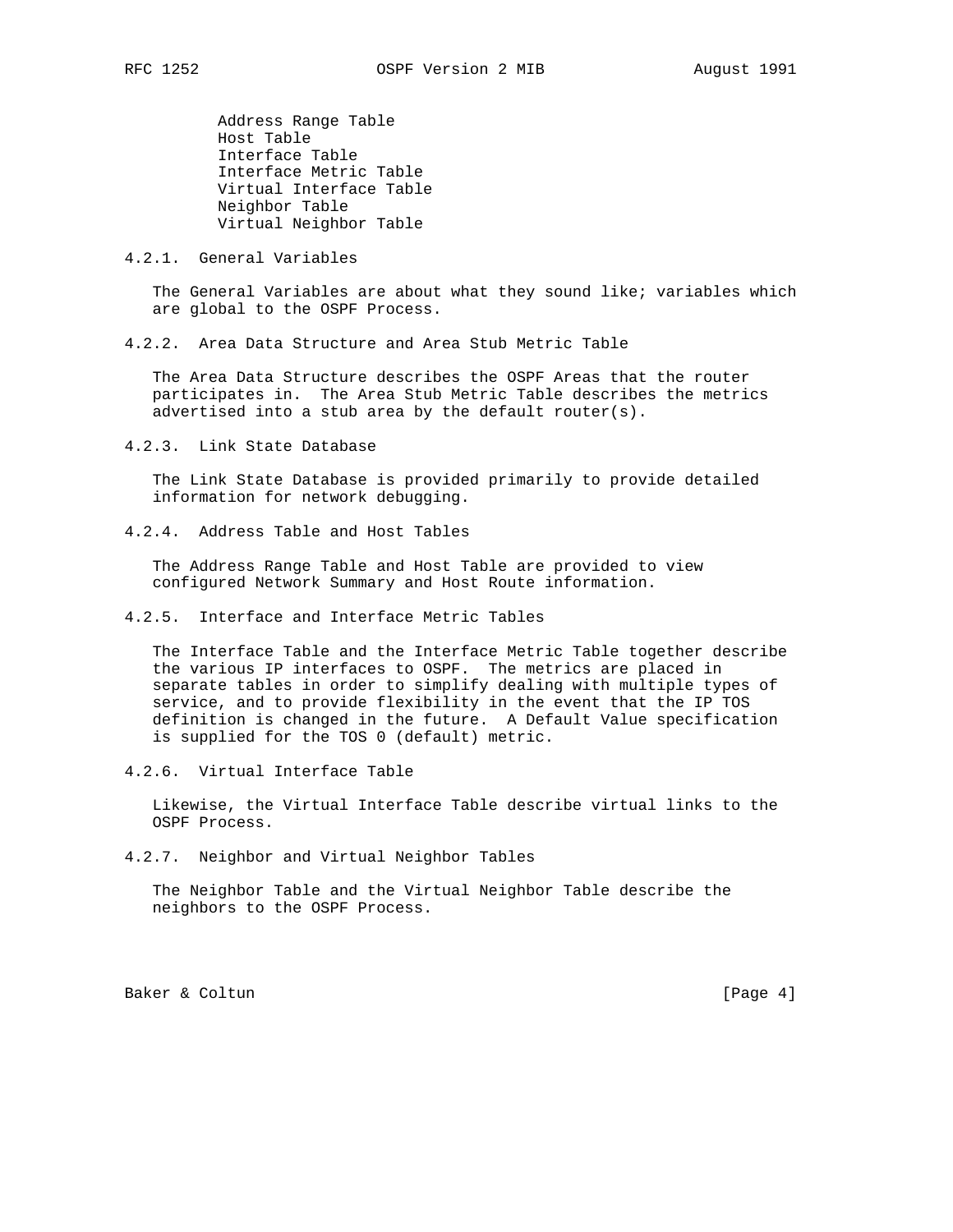#### 4.3. Conceptual Row Creation

 For the benefit of row-creation in "conceptual" (see [9]) tables, DEFVAL (Default Value) clauses are included in the definitions in section 5, suggesting values which an agent should use for instances of variables which need to be created due to a Set-Request, but which are not specified in the Set- Request. DEFVAL clauses have not been specified for some objects which are read-only, implying that they are zeroed upon row creation. These objects are of the SYNTAX Counter or Gauge.

 For those objects not having a DEFVAL clause, both management stations and agents should heed the Robustness Principle of the Internet (see RFC-791):

 "be liberal in what you accept, conservative in what you send"

 That is, management stations should include as many of these columnar objects as possible (e.g., all read-write objects) in a Set-Request when creating a conceptual row; agents should accept a Set-Request with as few of these as they need (e.g., the minimum contents of a row creating SET consists of those objects for which, as they cannot be intuited, no default is specified.).

 There are numerous read-write objects in this MIB, as it is designed for SNMP management of the protocol, not just SNMP monitoring of its state. However, in the absence of a standard SNMP Security architecture, it is acceptable for implementations to implement these as read-only with an alternative interface for their modification.

#### 4.4. Default Configuration

 OSPF is a powerful routing protocol, equipped with features to handle virtually any configuration requirement that might reasonably be found within an Autonomous System. With this power comes a fair degree of complexity, which the sheer number of objects in the MIB will attest to. Care has therefore been taken, in constructing this MIB, to define default values for virtually every object, to minimize the amount of parameterization required in the typical case. That default configuration is as follows:

Given the following assumptions:

- IP has already been configured
- The ifTable has already been configured

Baker & Coltun (Page 5)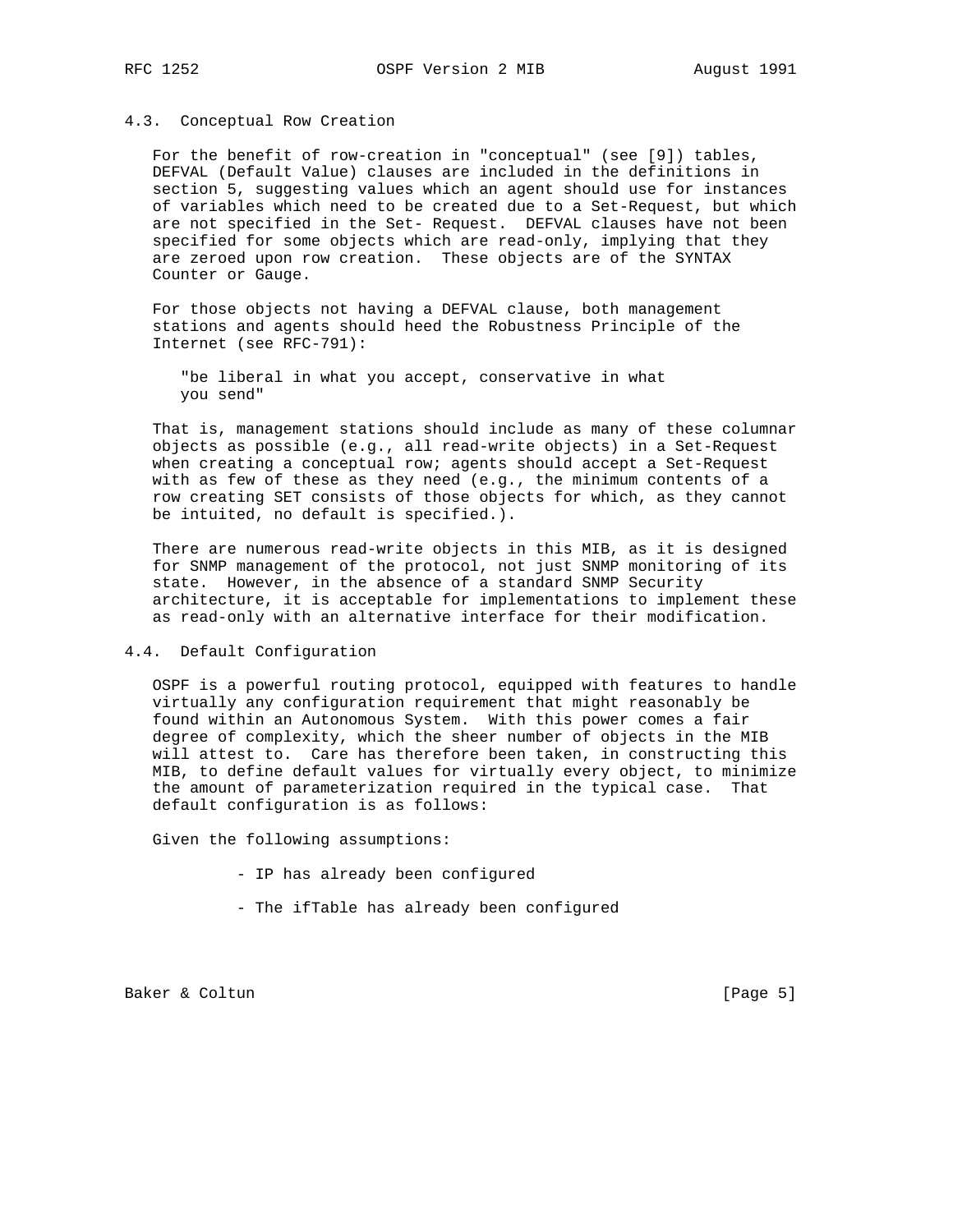- ifSpeed is estimated by the interface drivers

 - The OSPF Process automatically discovers all IP Interfaces and creates corresponding OSPF Interfaces

 - The TOS 0 metrics are autonomously derived from ifSpeed

 - The OSPF Process automatically creates the Areas required for the Interfaces

The simplest configuration of an OSPF process requires that:

- The OSPF Process be Enabled.

This can be accomplished with a single SET:

ospfAdminStat := enabled.

The configured system will have the following attributes:

 - The RouterID will be one of the IP addresses of the device

 - The device will be neither an Area Border Router nor an Autonomous System Border Router.

 - Every IP Interface, with or without an address, will be an OSPF Interface.

 - The AreaID of each interface will be 0.0.0.0, the Backbone.

- Authentication will be disabled

 - All Broadcast and Point to Point interfaces will be operational. NBMA Interfaces require the configuration of at least one neighbor.

| - Timers on all direct interfaces will be: |             |            |
|--------------------------------------------|-------------|------------|
| Hello Interval:                            |             | 10 seconds |
| Dead Timeout:                              |             | 40 Seconds |
| Retransmission:                            |             | 5 Seconds  |
| Transit Delay:                             |             | 1 Second   |
| Poll Interval:                             | 120 Seconds |            |

- no direct links to hosts will be configured.

Baker & Coltun (Page 6)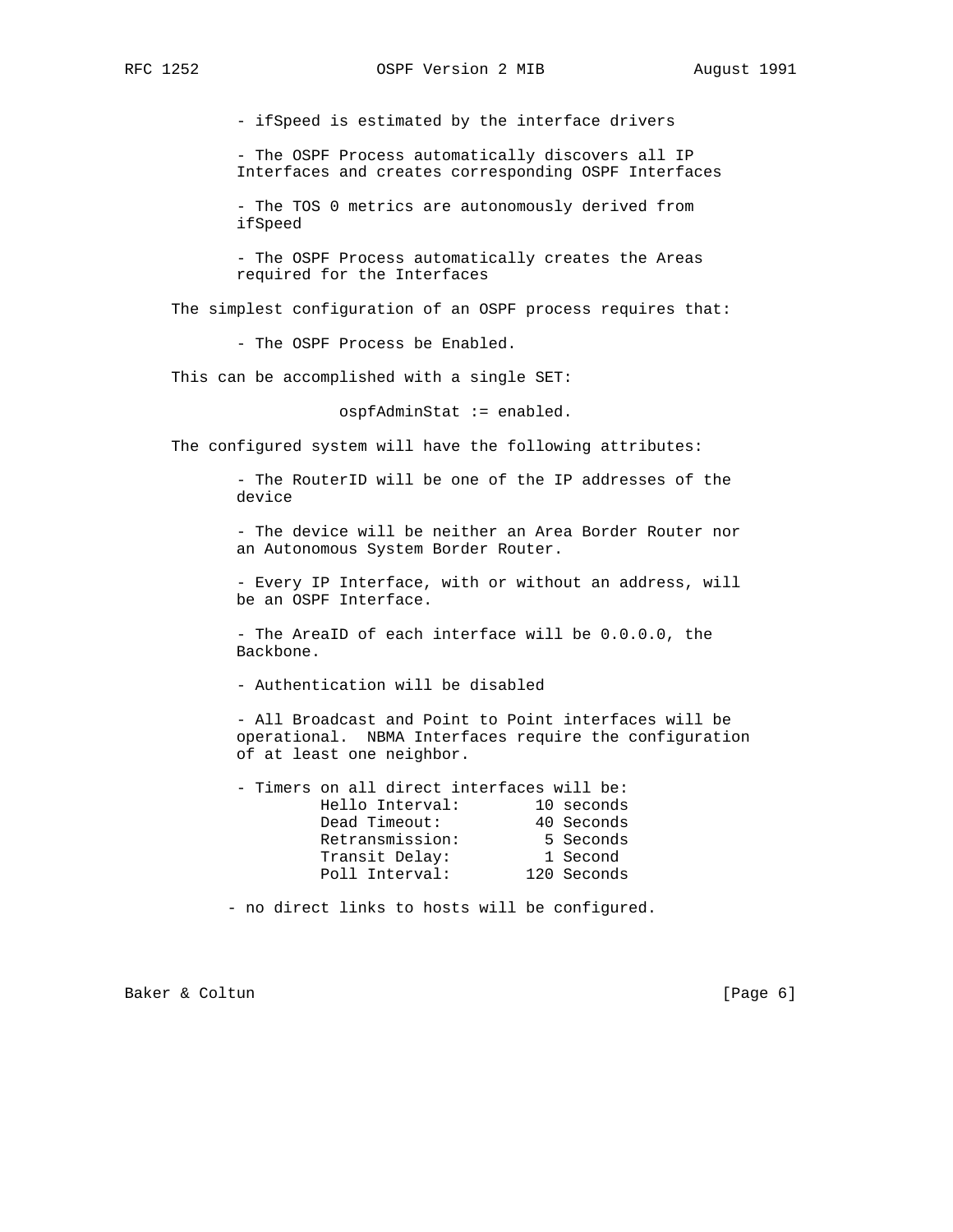- no addresses will be summarized

 - Metrics, being a measure of bit duration, are unambiguous and intelligent.

- No Virtual Links will be configured.

5. Definitions

RFC1252-MIB DEFINITIONS ::= BEGIN

IMPORTS

 Counter, Gauge, IpAddress FROM RFC1155-SMI mib-2 FROM RFC1213-MIB OBJECT-TYPE FROM RFC-1212;

 -- This MIB module uses the extended OBJECT-TYPE macro as -- defined in [9].

 $ospf$  OBJECT IDENTIFIER ::= { mib-2 13 }

 -- The Area ID, in OSPF, has the same format as an IP Address, -- but has the function of defining a summarization point for -- Link State Advertisements

AreaID ::= IpAddress

 -- The Router ID, in OSPF, has the same format as an IP Address, -- but identifies the router independent of its IP Address.

RouterID ::= IpAddress

-- The OSPF Metric is defined as an unsigned value in the range

Metric  $::=$  INTEGER  $(1.:$  FFFF'h) BigMetric ::= INTEGER (1..'FFFFFF'h)

-- Boolean Values

TruthValue ::= INTEGER  $\{$  true  $(1)$ , false  $(2)$   $\}$ 

-- Status Values

Status ::= INTEGER  $\{$  enabled  $(1)$ , disabled  $(2)$   $\}$ 

Baker & Coltun (Page 7)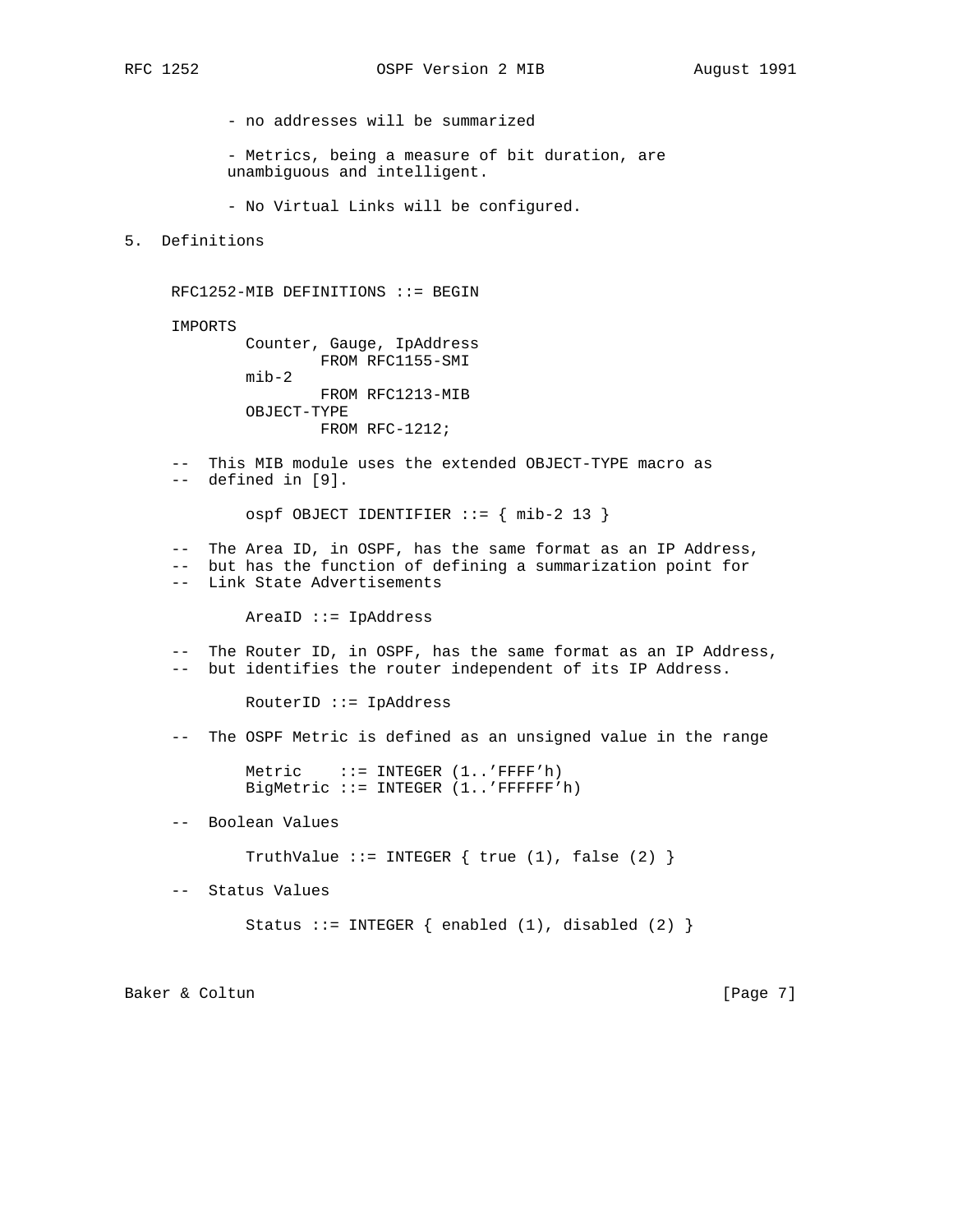-- Row Creation/Deletion Values Validation ::= INTEGER  $\{$  valid  $(1)$ , invalid  $(2)$   $\}$  -- Time Durations measured in seconds PositiveInteger ::= INTEGER (1..'FFFFFFFF'h) HelloRange ::= INTEGER (1..'FFFF'h) UpToMaxAge ::= INTEGER (1..3600) -- The range of ifIndex, i.e. (1..ifNumber) InterfaceIndex ::= INTEGER -- Potential Priorities for the Designated Router Election DesignatedRouterPriority ::= INTEGER (0..'FF'h) -- Type of Service is defined as a mapping to the IP Type of -- Service Flags as defined in the Router Requirements -- Document: -- -- D => Low Delay R => Reliable Route -- T => High Bandwidth -- D T R TOS D T R TOS<br>-- 0 0 0 => 0 0 0 0 1 => 4  $--$  0 0 0 => 0 0 0 1 => 4  $--$  0 1 0 => 8 0 1 1 => 12  $--$  1 0 0 => 16<br>-- 1 1 0 => 24  $1 \t0 \t1 \t>> 20$ <br> $1 \t1 \t1 \t>> 28$  -- The remaining values are left for future definition. TOSType  $::=$  INTEGER  $(0..31)$  -- OSPF General Variables These parameters apply globally to the Router's -- OSPF Process. ospfGeneralGroup OBJECT IDENTIFIER ::= { ospf 1 } ospfRouterId OBJECT-TYPE SYNTAX RouterID ACCESS read-write STATUS mandatory DESCRIPTION "A 32-bit integer uniquely identifying the router in

Baker & Coltun (Page 8)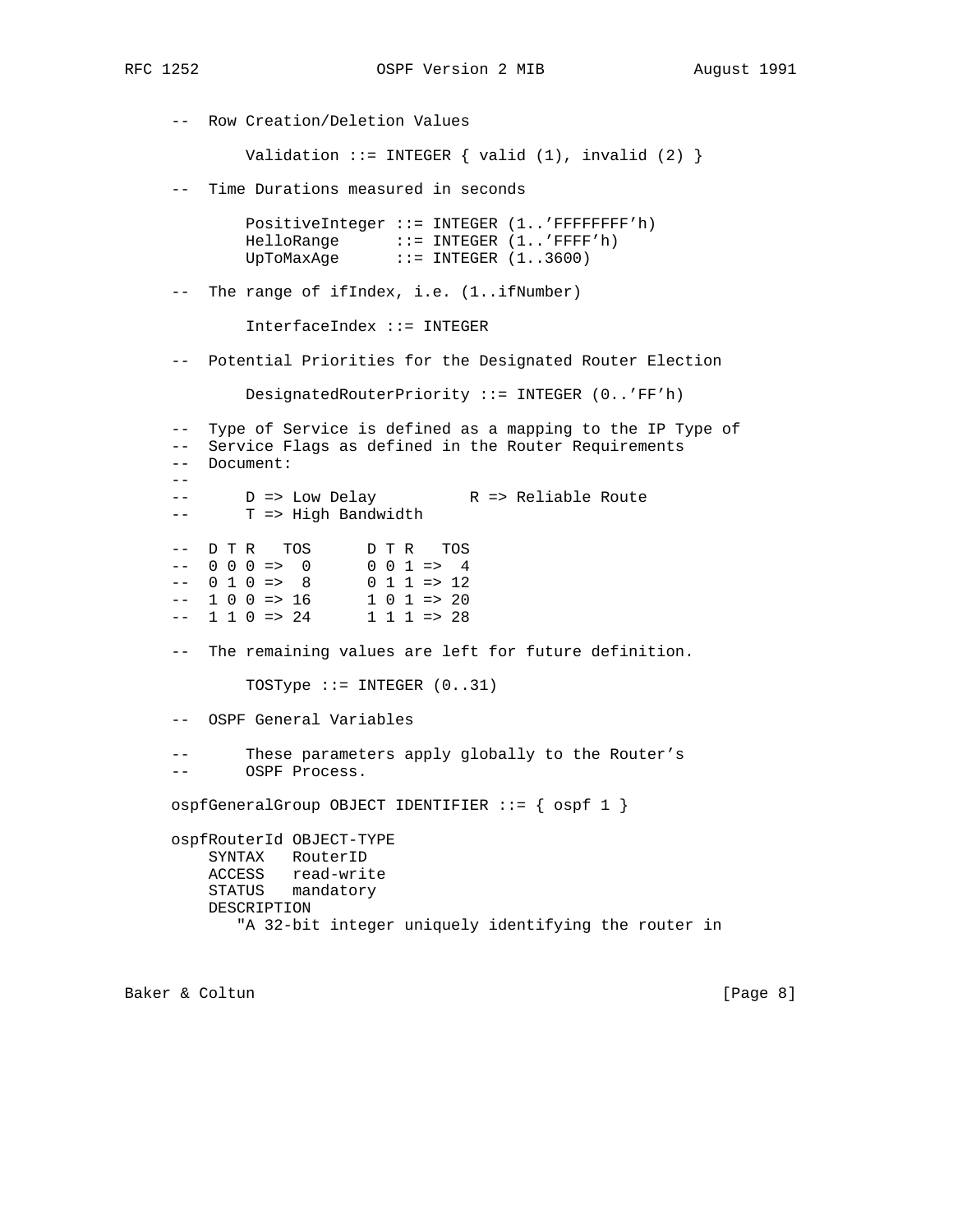```
 the Autonomous System.
        By convention, to ensure uniqueness, this should
        default to the value of one of the router's IP
        interface addresses."
     REFERENCE
        "OSPF Version 2, C.1 Global parameters"
    ::= { ospfGeneralGroup 1 }
 ospfAdminStat OBJECT-TYPE
     SYNTAX Status
     ACCESS read-write
     STATUS mandatory
     DESCRIPTION
        "The administrative status of OSPF in the router. The
       value 'enabled' denotes that the OSPF Process is active
       on at least one interface; 'disabled' disables it on
       all interfaces."
     ::= { ospfGeneralGroup 2 }
 ospfVersionNumber OBJECT-TYPE
     SYNTAX INTEGER { version2 (2) }
     ACCESS read-only
     STATUS mandatory
     DESCRIPTION
        "The current version number of the OSPF protocol is 2."
     REFERENCE
        "OSPF Version 2, Title"
     ::= { ospfGeneralGroup 3 }
 ospfAreaBdrRtrStatus OBJECT-TYPE
     SYNTAX TruthValue
     ACCESS read-only
     STATUS mandatory
     DESCRIPTION
       "A flag to note whether this router is an area border
       router."
     REFERENCE
        "OSPF Version 2, Section 3 Splitting the AS into Areas"
     ::= { ospfGeneralGroup 4 }
 ospfASBdrRtrStatus OBJECT-TYPE
     SYNTAX TruthValue
     ACCESS read-write
     STATUS mandatory
     DESCRIPTION
        "A flag to note whether this router is an Autonomous
       System border router."
```
Baker & Coltun (Page 9)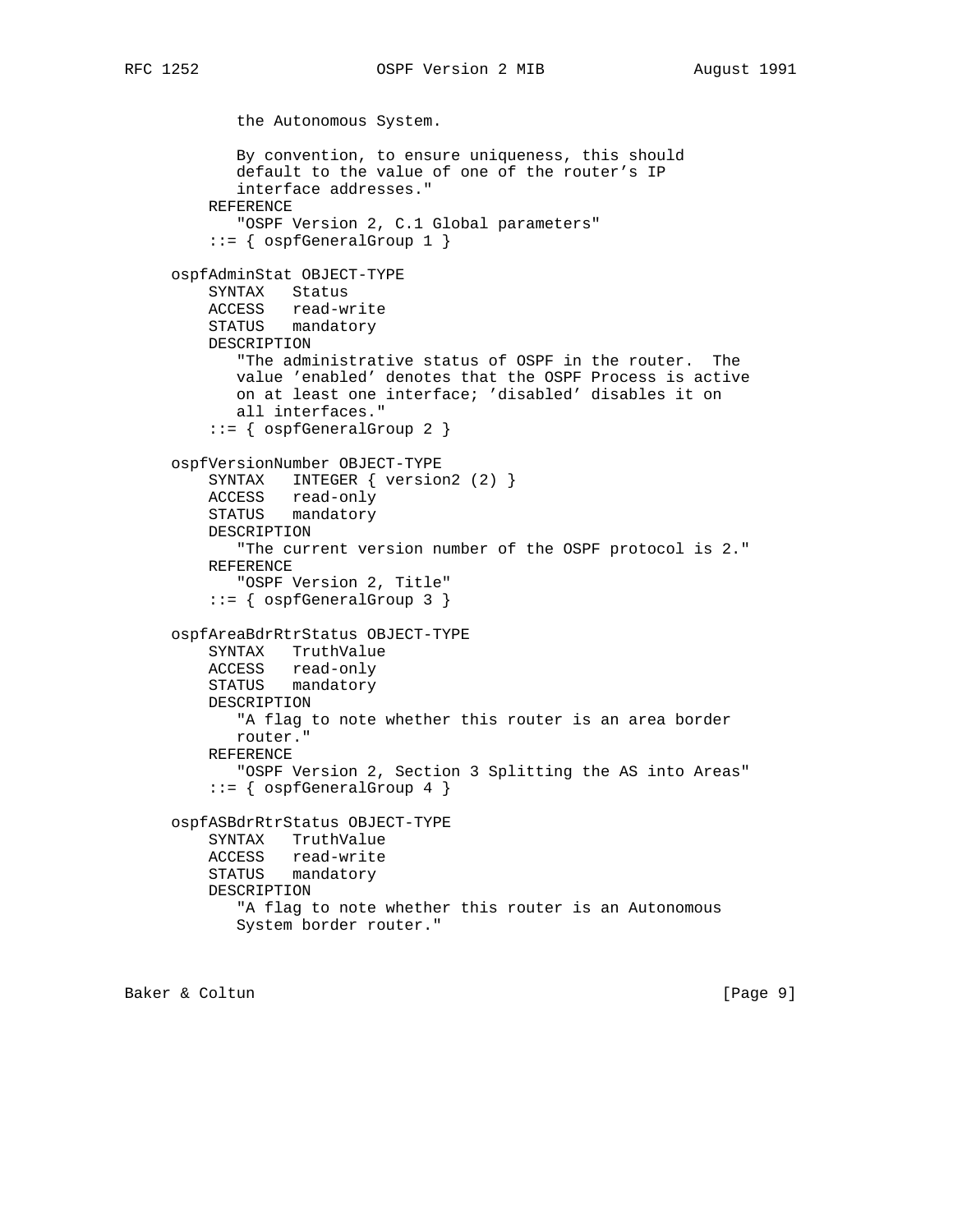```
 REFERENCE
        "OSPF Version 2, Section 3.3 Classification of routers"
     ::= { ospfGeneralGroup 5 }
 ospfExternLSACount OBJECT-TYPE
    SYNTAX Gauge
    ACCESS read-only
    STATUS mandatory
    DESCRIPTION
        "The number of external (LS type 5) link-state
       advertisements in the link-state database."
    REFERENCE
        "OSPF Version 2, Appendix A.4.5 AS external link
       advertisements"
     ::= { ospfGeneralGroup 6 }
 ospfExternLSACksumSum OBJECT-TYPE
    SYNTAX INTEGER
    ACCESS read-only
    STATUS mandatory
    DESCRIPTION
        "The 32-bit unsigned sum of the LS checksums of the
       external link-state advertisements contained in the
       link-state database. This sum can be used to determine
       if there has been a change in a router's link state
       database, and to compare the link-state database of two
       routers."
     ::= { ospfGeneralGroup 7 }
 ospfTOSSupport OBJECT-TYPE
    SYNTAX TruthValue
    ACCESS read-write
    STATUS mandatory
    DESCRIPTION
        "The router's support for type-of-service routing."
    REFERENCE
       "OSPF Version 2, Appendix F.1.2 Optional TOS support"
     ::= { ospfGeneralGroup 8 }
 ospfOriginateNewLSAs OBJECT-TYPE
    SYNTAX Counter
    ACCESS read-only
    STATUS mandatory
    DESCRIPTION
        "The number of new link-state advertisements that have
       been originated. This number is incremented each time
       the router originates a new LSA."
     ::= { ospfGeneralGroup 9 }
```
Baker & Coltun (Page 10)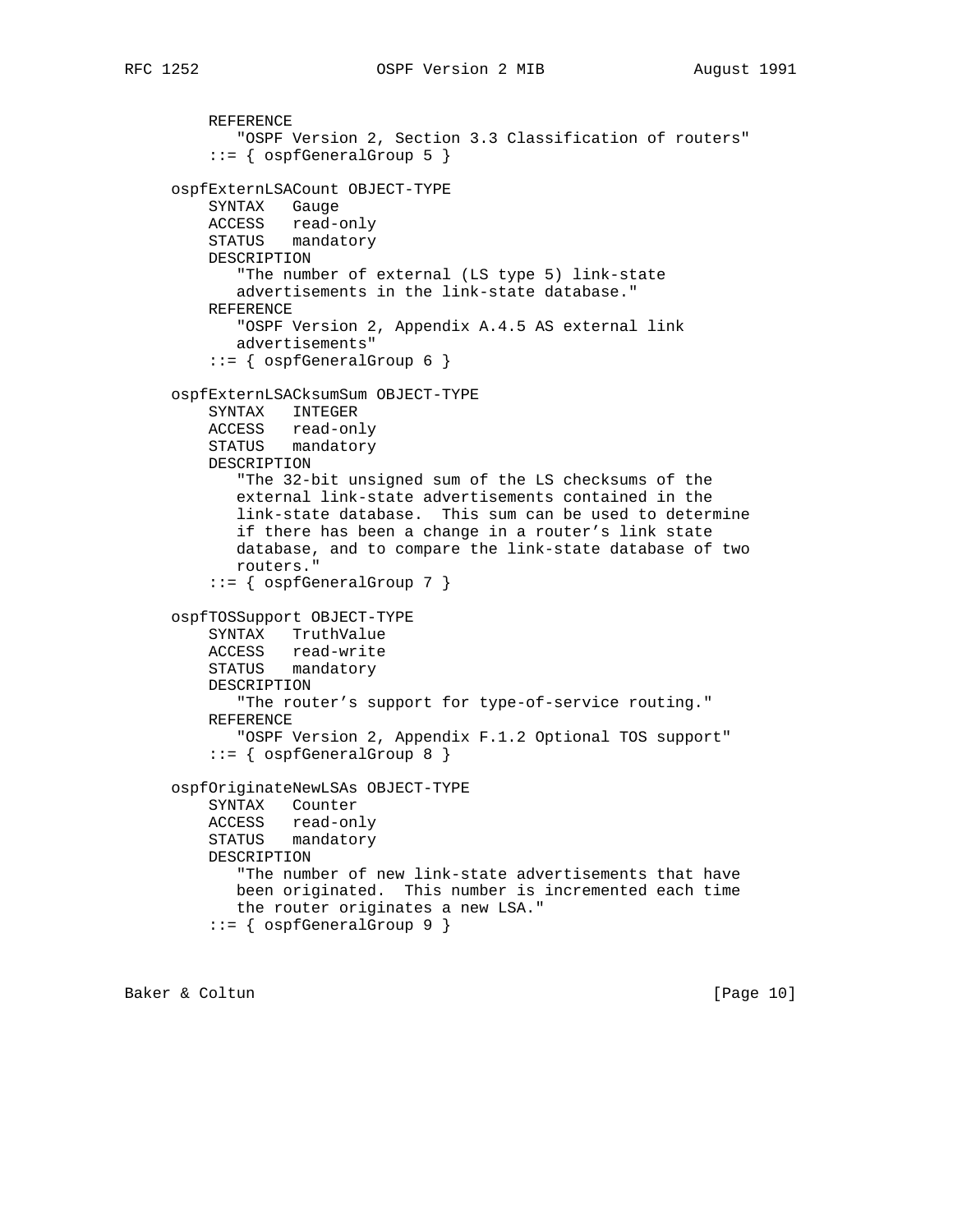ospfRxNewLSAs OBJECT-TYPE SYNTAX Counter ACCESS read-only STATUS mandatory DESCRIPTION "The number of link-state advertisements received determined to be new instantiations. This number does not include newer instantiations of self-originated link-state advertisements." ::= { ospfGeneralGroup 10 } -- The OSPF Area Data Structure contains information -- regarding the various areas. The interfaces and -- virtual links are configured as part of these areas. -- Area 0.0.0.0, by definition, is the Backbone Area ospfAreaTable OBJECT-TYPE SYNTAX SEQUENCE OF OspfAreaEntry ACCESS not-accessible STATUS mandatory DESCRIPTION "Information describing the configured parameters and cumulative statistics of the router's attached areas." REFERENCE "OSPF Version 2, Section 6 The Area Data Structure"  $::=$  {  $ospf 2$  } ospfAreaEntry OBJECT-TYPE SYNTAX OspfAreaEntry ACCESS not-accessible STATUS mandatory DESCRIPTION "Information describing the configured parameters and cumulative statistics of one of the router's attached areas." INDEX { ospfAreaID }  $::=$  {  $ospfAreaTable 1$  } OspfAreaEntry ::= SEQUENCE { ospfAreaId AreaID, ospfAuthType INTEGER, ospfImportASExtern TruthValue, ospfSpfRuns

Baker & Coltun (Page 11)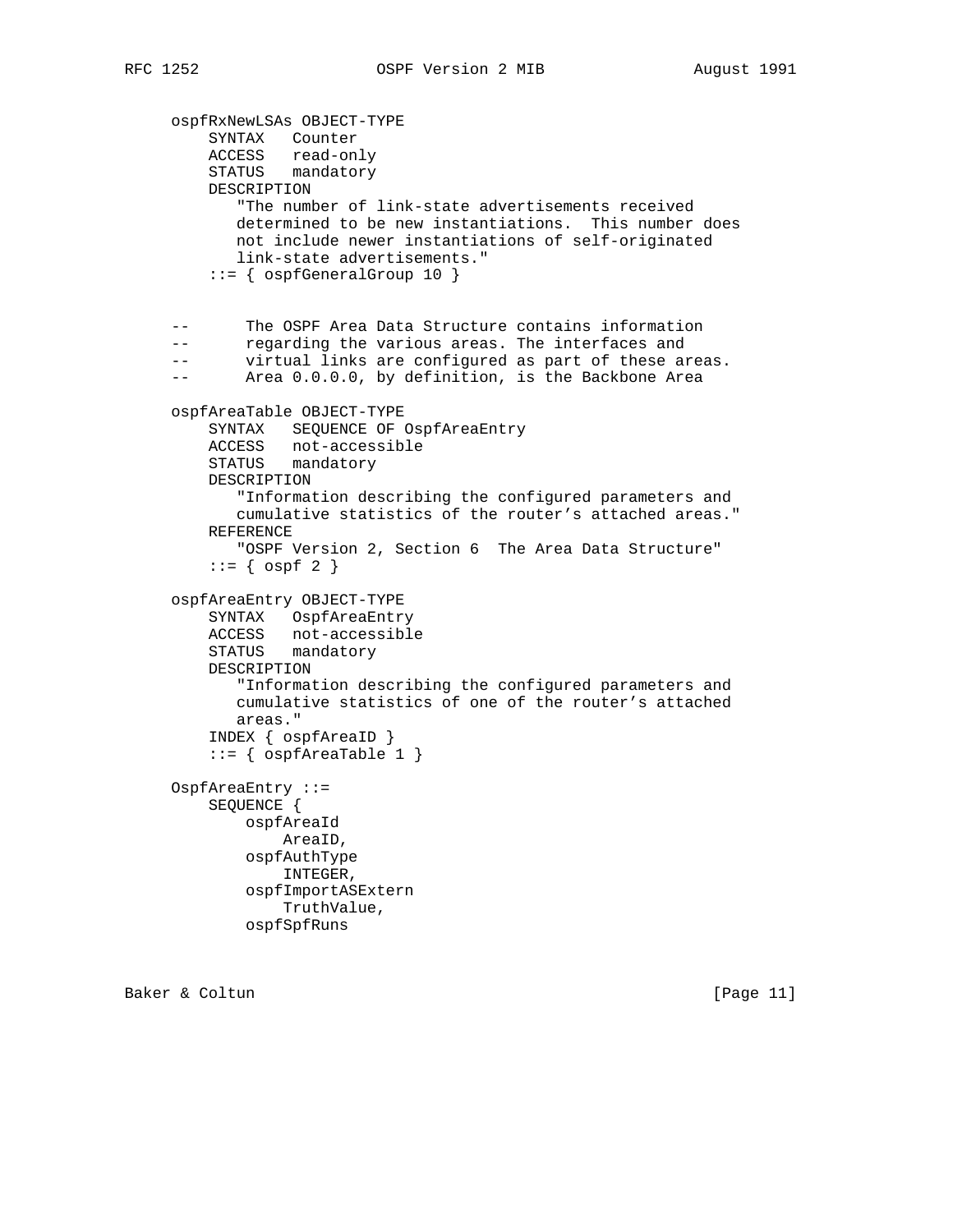```
 Counter,
             ospfAreaBdrRtrCount
                 Gauge,
             ospfASBdrRtrCount
                 Gauge,
             ospfLSACount
                 Gauge,
             ospfAreaLSACksumSum
         INTEGER
 }
     ospfAreaId OBJECT-TYPE
         SYNTAX AreaID
 ACCESS read-write
 STATUS mandatory
         DESCRIPTION
            "A 32-bit integer uniquely identifying an area. Area
            ID 0.0.0.0 is used for the OSPF backbone."
         REFERENCE
            "OSPF Version 2, Appendix C.2 Area parameters"
        ::= { ospfAreaEntry 1 }
     ospfAuthType OBJECT-TYPE
         SYNTAX INTEGER
                     -- none (0),
                     -- simplePassword (1)
                    -- reserved for specification by IANA (> 1)
         ACCESS read-write
         STATUS mandatory
         DESCRIPTION
            "The authentication type specified for an area.
            Additional authentication types may be assigned locally
            on a per Area basis."
         REFERENCE
            "OSPF Version 2, Appendix E Authentication"
        DEFVAL \{ 0 \} -- no authentication, by default
         ::= { ospfAreaEntry 2 }
     ospfImportASExtern OBJECT-TYPE
         SYNTAX TruthValue
         ACCESS read-write
         STATUS mandatory
         DESCRIPTION
            "The area's support for importing AS external link-
            state advertisements."
         REFERENCE
            "OSPF Version 2, Appendix C.2 Area parameters"
         DEFVAL { true }
```
Baker & Coltun (Page 12)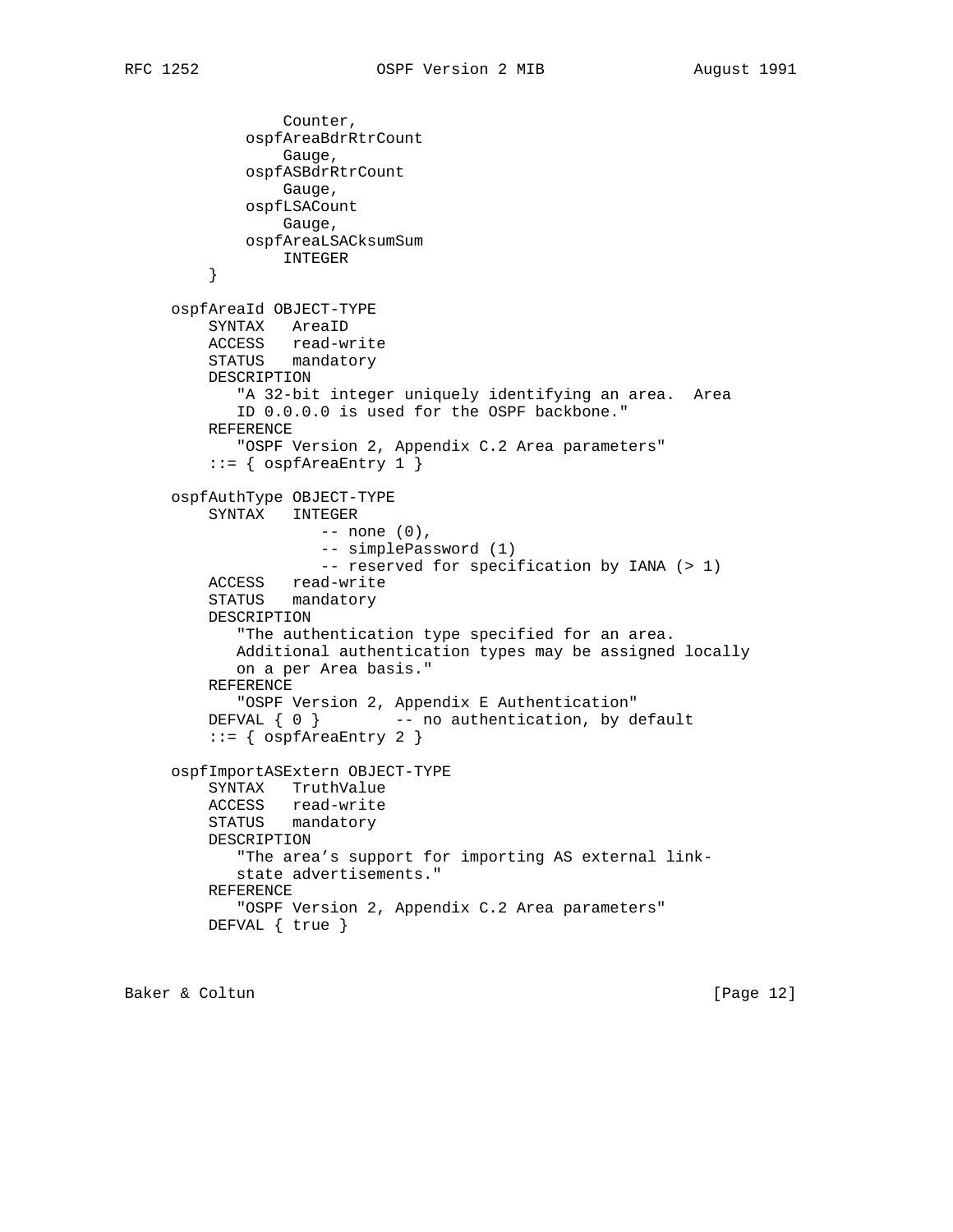```
 ::= { ospfAreaEntry 3 }
     ospfSpfRuns OBJECT-TYPE
         SYNTAX Counter
         ACCESS read-only
         STATUS mandatory
         DESCRIPTION
            "The number of times that the intra-area route table
            has been calculated using this area's link-state
            database. This is typically done using Dijkstra's
            algorithm."
         DEFVAL { 0 }
         ::= { ospfAreaEntry 4 }
     ospfAreaBdrRtrCount OBJECT-TYPE
         SYNTAX Gauge
         ACCESS read-only
         STATUS mandatory
         DESCRIPTION
            "The total number of area border routers reachable
            within this area. This is initially zero, and is
            calculated in each SPF Pass."
         DEFVAL { 0 }
         ::= { ospfAreaEntry 5 }
     ospfASBdrRtrCount OBJECT-TYPE
 SYNTAX Gauge
 ACCESS read-only
         STATUS mandatory
         DESCRIPTION
            "The total number of Autonomous System border routers
            reachable within this area. This is initially zero,
            and is calculated in each SPF Pass."
         DEFVAL { 0 }
         ::= { ospfAreaEntry 6 }
     ospfAreaLSACount OBJECT-TYPE
         SYNTAX Gauge
         ACCESS read-only
         STATUS mandatory
         DESCRIPTION
            "The total number of link-state advertisements in this
            area's link-state database, excluding AS External
            LSA's."
         DEFVAL { 0 }
        ::= { ospfAreaEntry 7 }
```
Baker & Coltun [Page 13]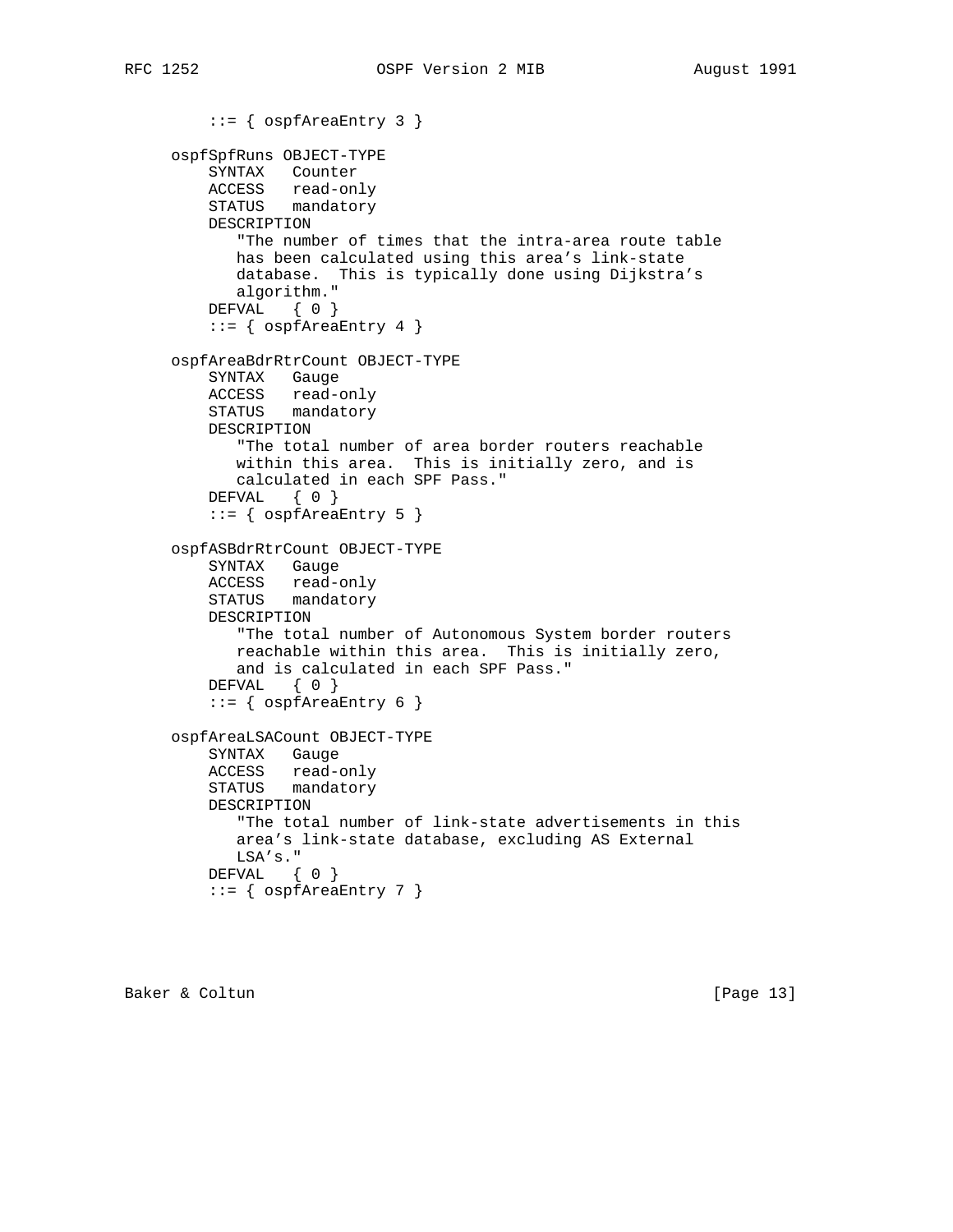```
 ospfAreaLSACksumSum OBJECT-TYPE
         SYNTAX INTEGER
 ACCESS read-only
 STATUS mandatory
         DESCRIPTION
            "The 32-bit unsigned sum of the link-state
            advertisements' LS checksums contained in this area's
            link-state database. This sum excludes external (LS
            type 5) link-state advertisements. The sum can be used
            to determine if there has been a change in a router's
            link state database, and to compare the link-state
            database of two routers."
        DEFVAL { 0 }
         ::= { ospfAreaEntry 8 }
     -- OSPF Area Default Metric Table
     -- The OSPF Area Default Metric Table describes the metrics
     -- that a default Area Border Router will advertise into a
     -- Stub area.
     ospfStubAreaTable OBJECT-TYPE
         SYNTAX SEQUENCE OF OspfStubAreaEntry
         ACCESS not-accessible
         STATUS mandatory
         DESCRIPTION
            "The set of metrics that will be advertised by a
            default Area Border Router into a stub area."
         REFERENCE
            "OSPF Version 2, Appendix C.2, Area Parameters"
        ::= { ospf 3 }
     ospfStubAreaEntry OBJECT-TYPE
         SYNTAX OspfStubAreaEntry
         ACCESS not-accessible
         STATUS mandatory
         DESCRIPTION
            "The metric for a given Type of Service that will be
            advertised by a default Area Border Router into a stub
            area."
         REFERENCE
            "OSPF Version 2, Appendix C.2, Area Parameters"
         INDEX { ospfStubAreaID, ospfStubTOS }
        ::= { ospfStubAreaTable 1 }
```
Baker & Coltun (Page 14)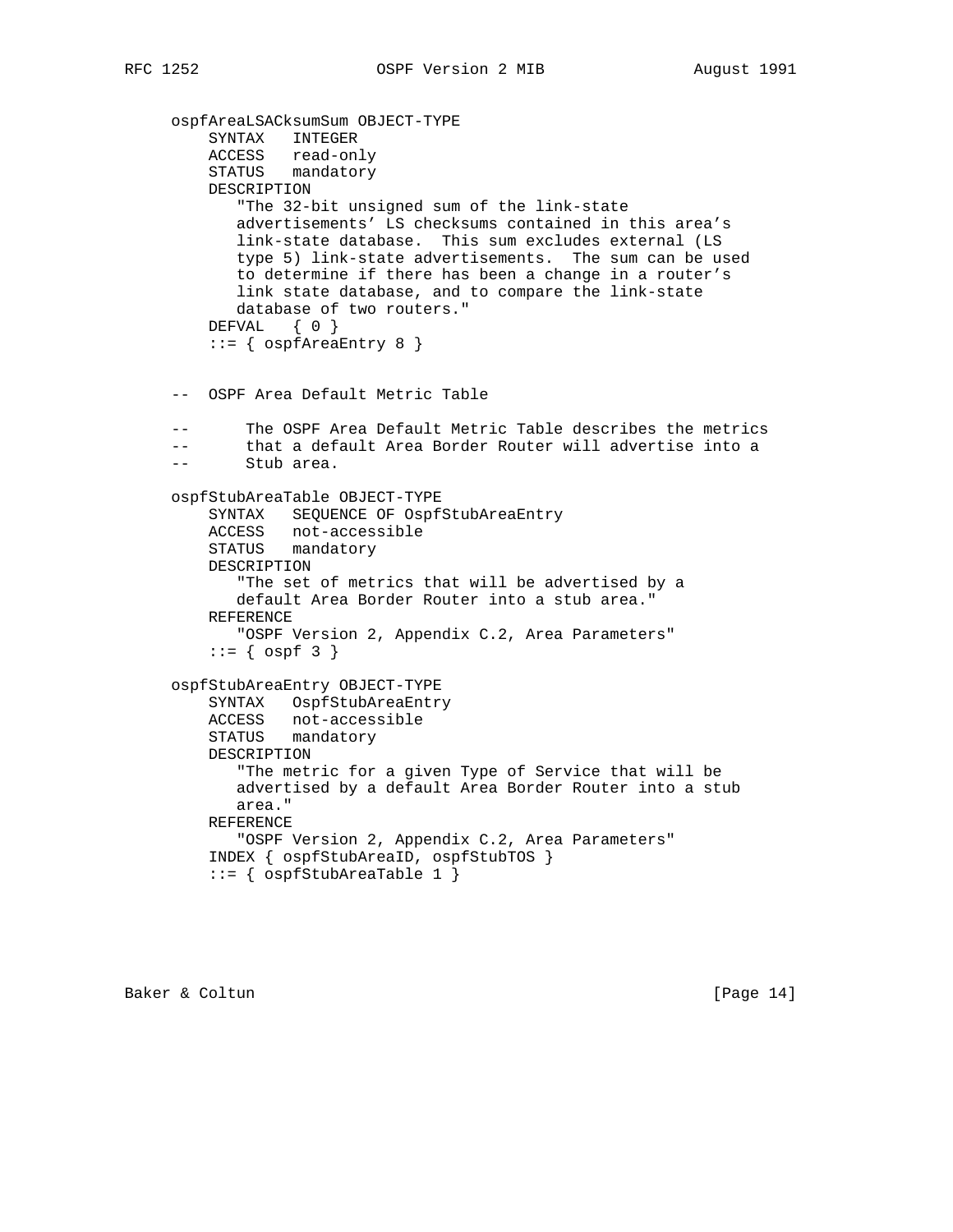```
 OspfStubAreaEntry ::=
         SEQUENCE {
             ospfStubAreaID
                 AreaID,
             ospfStubTOS
                 TOSType,
             ospfStubMetric
                 BigMetric,
             ospfStubStatus
         Validation<br>}
 }
     ospfStubAreaID OBJECT-TYPE
         SYNTAX AreaID
         ACCESS read-write
         STATUS mandatory
         DESCRIPTION
            "The 32 bit identifier for the Stub Area. On creation,
            this can be derived from the instance."
          ::= { ospfStubAreaEntry 1 }
     ospfStubTOS OBJECT-TYPE
         SYNTAX TOSType
         ACCESS read-write
         STATUS mandatory
         DESCRIPTION
             "The Type of Service associated with the metric. On
            creation, this can be derived from the instance."
          ::= { ospfStubAreaEntry 2 }
     ospfStubMetric OBJECT-TYPE
         SYNTAX BigMetric
         ACCESS read-write
         STATUS mandatory
         DESCRIPTION
            "The metric value applied at the indicated type of
            service. By default, this equals the least metric at
            the type of service among the interfaces to other
            areas."
          ::= { ospfStubAreaEntry 3 }
     ospfStubStatus OBJECT-TYPE
         SYNTAX Validation
         ACCESS read-write
         STATUS mandatory
         DESCRIPTION
             "This variable displays the validity or invalidity of
```
Baker & Coltun [Page 15]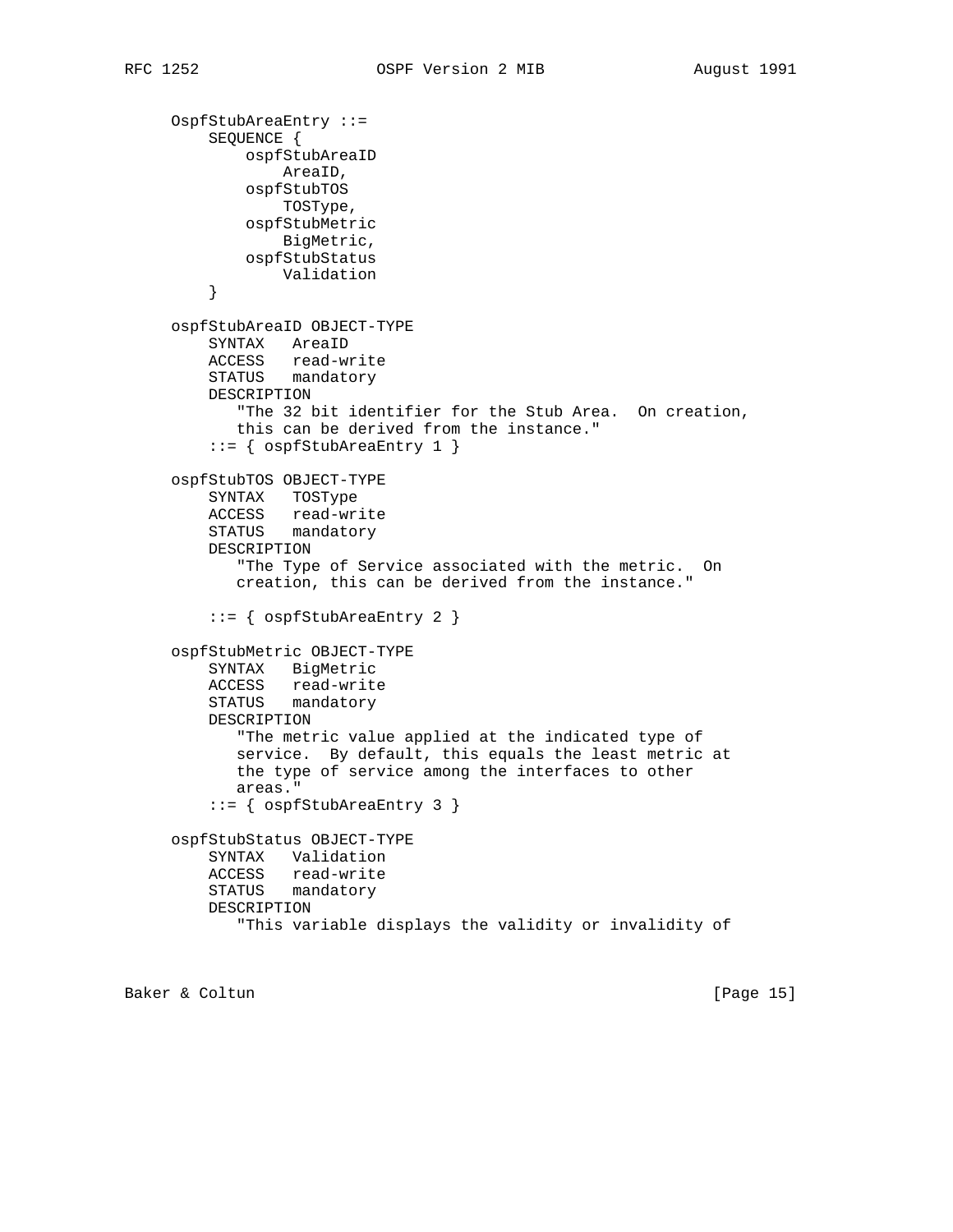```
 the entry. Setting it to 'invalid' has the effect of
            rendering it inoperative. The internal effect (row
            removal) is implementation dependent."
         DEFVAL { valid }
         ::= { ospfStubAreaEntry 4 }
     -- OSPF Link State Database
     -- The Link State Database contains the Link State
     -- Advertisements from throughout the areas that the
     -- device is attached to.
     ospfLsdbTable OBJECT-TYPE
         SYNTAX SEQUENCE OF OspfLsdbEntry
 ACCESS not-accessible
 STATUS mandatory
         DESCRIPTION
            "The OSPF Process's Links State Database."
         REFERENCE
            "OSPF Version 2, Section 12 Link State Advertisements"
        ::= { ospf 4 }
     ospfLsdbEntry OBJECT-TYPE
         SYNTAX OspfLsdbEntry
 ACCESS not-accessible
 STATUS mandatory
         DESCRIPTION
            "A single Link State Advertisement."
         INDEX { ospfLsdbAreaId, ospfLsdbType,
                 ospfLsdbLSID, ospfLsdbRouterId }
        ::= { ospfLsdbTable 1 }
     OspfLsdbEntry ::=
         SEQUENCE {
             ospfLsdbAreaId
                 AreaID,
             ospfLsdbType
                 INTEGER,
             ospfLsdbLSID
                 IpAddress,
             ospfLsdbRouterId
                 RouterID,
             ospfLsdbSequence
                 INTEGER,
             ospfLsdbAge
                 INTEGER,
             ospfLsdbChecksum
```
Baker & Coltun [Page 16]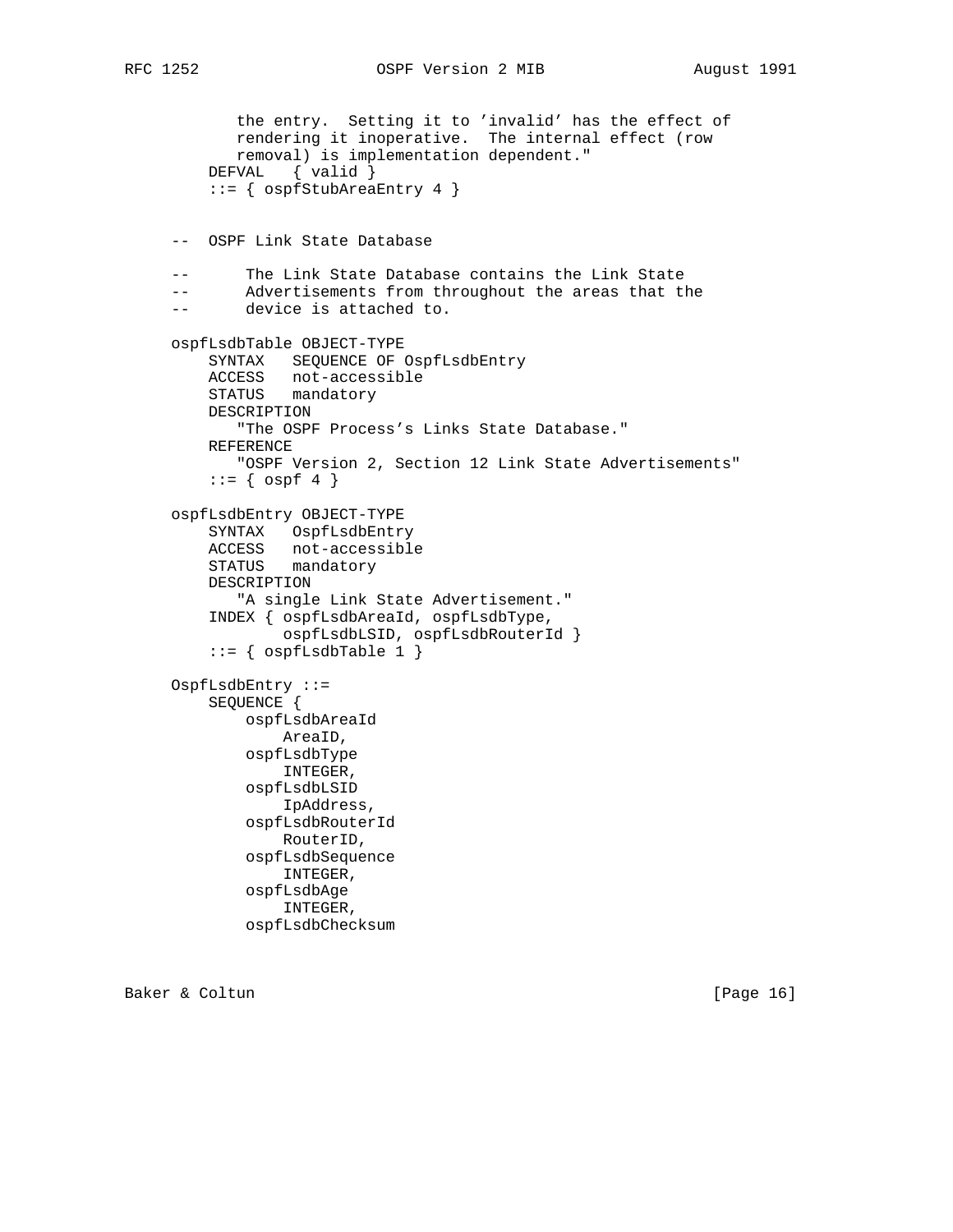```
 INTEGER,
             ospfLsdbAdvertisement
                 OCTET STRING
 }
     ospfLsdbAreaId OBJECT-TYPE
         SYNTAX AreaID
         ACCESS read-only
         STATUS mandatory
         DESCRIPTION
            "The 32 bit identifier of the Area from which the LSA
            was received."
         REFERENCE
            "OSPF Version 2, Appendix C.2 Area parameters"
         ::= { ospfLsdbEntry 1 }
     ospfLsdbType OBJECT-TYPE
         SYNTAX INTEGER {
                     routerLink (1),
                     networkLink (2),
                     summaryLink (3),
                     asSummaryLink (4),
                 asExternalLink (5)<br>}
 }
         ACCESS read-only
         STATUS mandatory
         DESCRIPTION
            "The type of the link state advertisement. Each link
            state type has a separate advertisement format."
         REFERENCE
            "OSPF Version 2, Appendix A.4.1 The Link State
            Advertisement header"
         ::= { ospfLsdbEntry 2 }
     ospfLsdbLSID OBJECT-TYPE
         SYNTAX IpAddress
         ACCESS read-only
         STATUS mandatory
         DESCRIPTION
            "The Link State ID is an LS Type Specific field
            containing either a Router ID or an IP Address; it
            identifies the piece of the routing domain that is
            being described by the advertisement."
         REFERENCE
            "OSPF Version 2, Section 12.1.4 Link State ID"
         ::= { ospfLsdbEntry 3 }
```
Baker & Coltun (Page 17)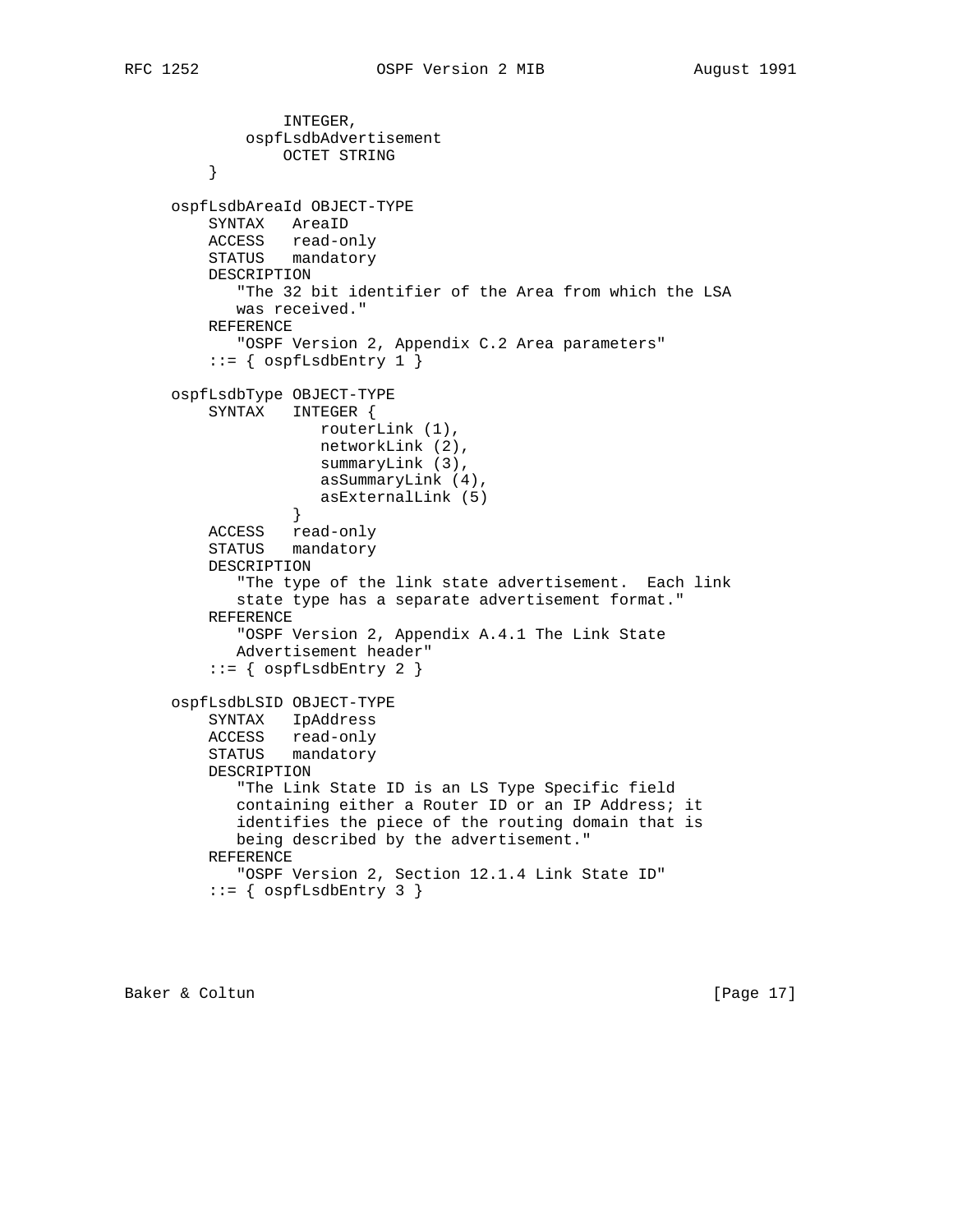ospfLsdbRouterId OBJECT-TYPE SYNTAX RouterID ACCESS read-only STATUS mandatory DESCRIPTION "The 32 bit number that uniquely identifies the originating router in the Autonomous System." REFERENCE "OSPF Version 2, Appendix C.1 Global parameters"  $::=$  {  $ospfLsdbEntry 4$  } -- Note that the OSPF Sequence Number is a 32 bit signed -- integer. It starts with the value '80000001'h, -- or -'7FFFFFFF'h, and increments until '7FFFFFFF'h -- Thus, a typical sequence number will be very negative. ospfLsdbSequence OBJECT-TYPE SYNTAX INTEGER ACCESS read-only STATUS mandatory DESCRIPTION "The sequence number field is a signed 32-bit integer. It is used to detect old and duplicate link state advertisements. The space of sequence numbers is linearly ordered. The larger the sequence number the more recent the advertisement." REFERENCE "OSPF Version 2, Section 12.1.6 LS sequence number"  $::= \{$  ospfLsdbEntry 5  $\}$  ospfLsdbAge OBJECT-TYPE SYNTAX INTEGER -- Should be 0..MaxAge ACCESS read-only STATUS mandatory DESCRIPTION "This field is the age of the link state advertisement in seconds." REFERENCE "OSPF Version 2, Section 12.1.1 LS age"  $::=$  {  $ospfLsdbEntry 6$  } ospfLsdbChecksum OBJECT-TYPE SYNTAX INTEGER ACCESS read-only STATUS mandatory DESCRIPTION "This field is the checksum of the complete contents of the advertisement, excepting the age field. The age

Baker & Coltun [Page 18]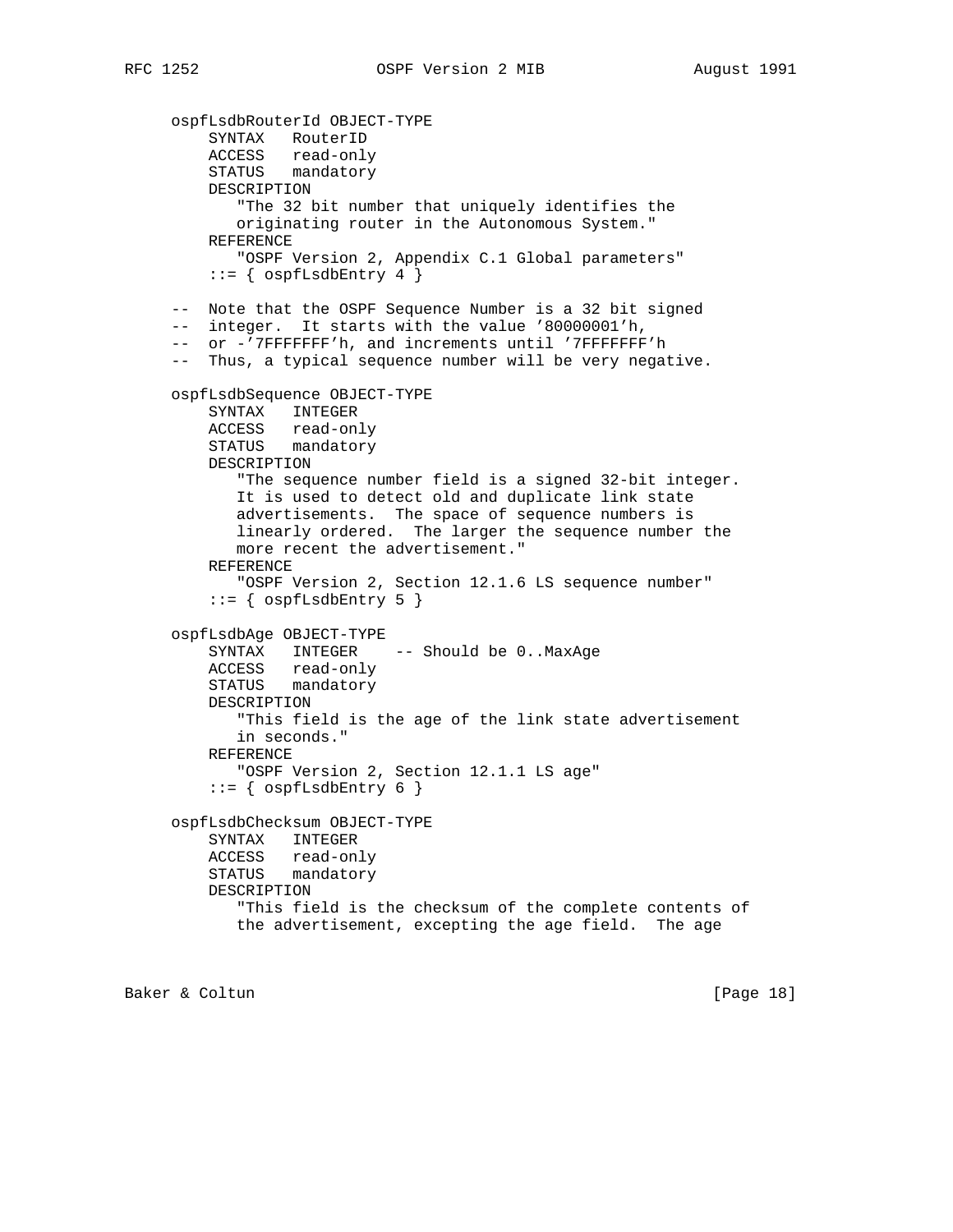```
 field is excepted so that an advertisement's age can be
 incremented without updating the checksum. The
 checksum used is the same that is used for ISO
 connectionless datagrams; it is commonly referred to as
 the Fletcher checksum."
```

```
 REFERENCE
    "OSPF Version 2, Section 12.1.7 LS checksum"
::= { ospfLsdbEntry 7 }
```
# ospfLsdbAdvertisement OBJECT-TYPE

```
 SYNTAX OCTET STRING
 ACCESS read-only
 STATUS mandatory
 DESCRIPTION
    "The entire Link State Advertisement, including its
   header."
 REFERENCE
   "OSPF Version 2, Section 12 Link State Advertisements"
```

```
::= { ospfLsdbEntry 8 }
```
-- Address Range Table

 -- The Address Range Table acts as an adjunct to the Area -- Table; It describes those Address Range Summaries that

-- are configured to be propagated from an Area to reduce

-- the amount of information about it which is known beyond

```
 -- its borders.
```

```
 ospfAreaRangeTable OBJECT-TYPE
     SYNTAX SEQUENCE OF OspfAreaRangeEntry
     ACCESS not-accessible
     STATUS mandatory
     DESCRIPTION
        "A range if IP addresses specified by an IP address/IP
        network mask pair. For example, class B address range
        of X.X.X.X with a network mask of 255.255.0.0 includes
        all IP addresses from X.X.0.0 to X.X.255.255"
     REFERENCE
        "OSPF Version 2, Appendix C.2 Area parameters"
    ::= \{ \text{ ospf } 5 \} ospfAreaRangeEntry OBJECT-TYPE
     SYNTAX OspfAreaRangeEntry
     ACCESS not-accessible
     STATUS mandatory
     DESCRIPTION
        "A range if IP addresses specified by an IP address/IP
```

```
Baker & Coltun [Page 19]
```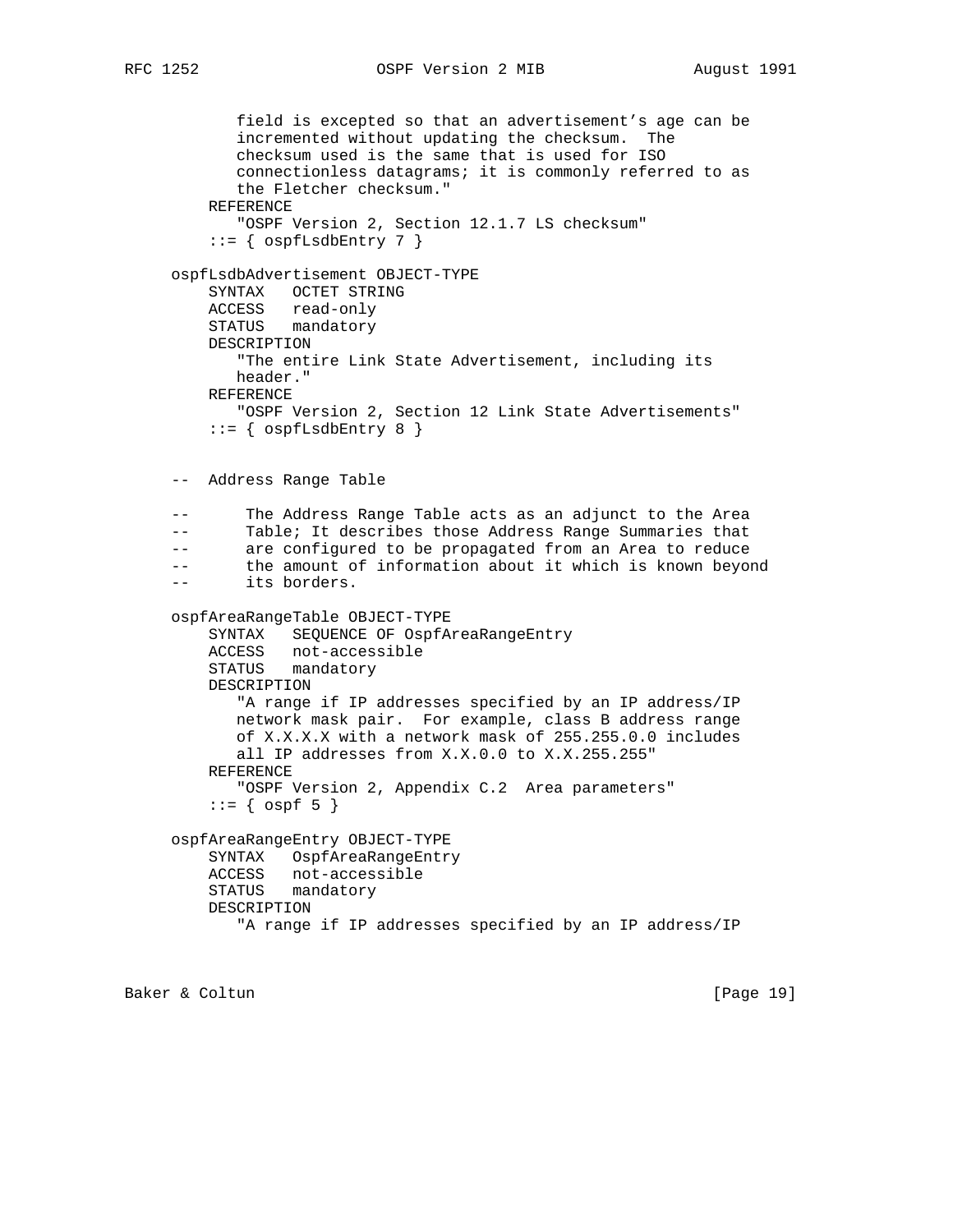```
 network mask pair. For example, class B address range
             of X.X.X.X with a network mask of 255.255.0.0 includes
            all IP addresses from X.X.0.0 to X.X.255.255"
         REFERENCE
             "OSPF Version 2, Appendix C.2 Area parameters"
          INDEX { ospfAreaRangeAreaID, ospfAreaRangeNet }
          ::= { ospfAreaRangeTable 1 }
     OspfAreaRangeEntry ::=
         SEQUENCE {
              ospfAreaRangeAreaID
                 AreaID,
              ospfAreaRangeNet
                 IpAddress,
              ospfAreaRangeMask
                 IpAddress,
              ospfAreaRangeStatus
         Validation<br>}
 }
      ospfAreaRangeAreaID OBJECT-TYPE
         SYNTAX AreaID
         ACCESS read-write
         STATUS mandatory
         DESCRIPTION
             "The Area the Address Range is to be found within."
         REFERENCE
             "OSPF Version 2, Appendix C.2 Area parameters"
          ::= { ospfAreaRangeEntry 1 }
     ospfAreaRangeNet OBJECT-TYPE
         SYNTAX IpAddress
         ACCESS read-write
         STATUS mandatory
         DESCRIPTION
            "The IP Address of the Net or Subnet indicated by the
            range."
         REFERENCE
            "OSPF Version 2, Appendix C.2 Area parameters"
          ::= { ospfAreaRangeEntry 2 }
     ospfAreaRangeMask OBJECT-TYPE
         SYNTAX IpAddress
         ACCESS read-write
         STATUS mandatory
         DESCRIPTION
             "The Subnet Mask that pertains to the Net or Subnet."
         REFERENCE
```
Baker & Coltun (Page 20)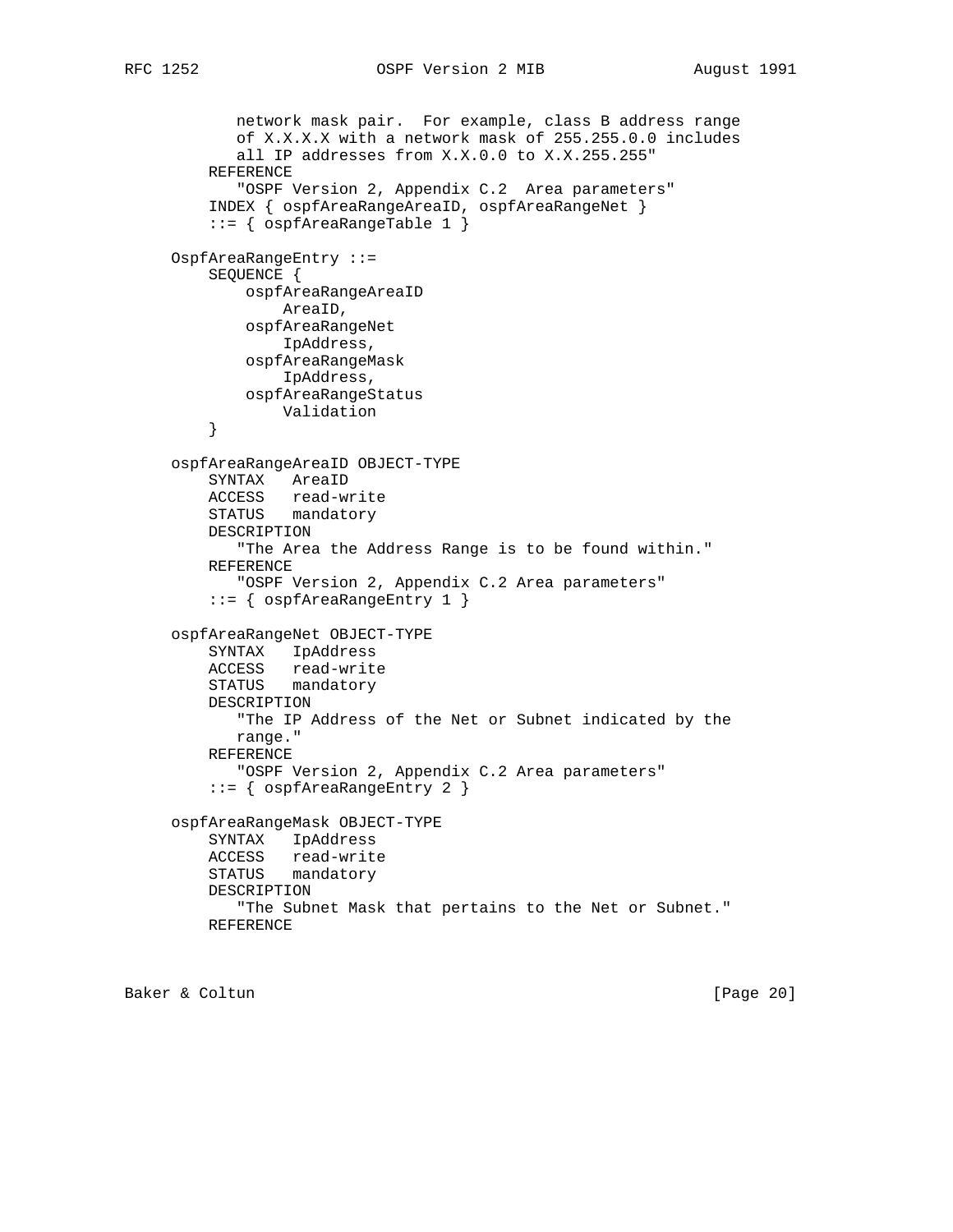```
 "OSPF Version 2, Appendix C.2 Area parameters"
     ::= { ospfAreaRangeEntry 3 }
 ospfAreaRangeStatus OBJECT-TYPE
    SYNTAX Validation
    ACCESS read-write
    STATUS mandatory
    DESCRIPTION
        "This variable displays the validity or invalidity of
       the entry. Setting it to 'invalid' has the effect of
       rendering it inoperative. The internal effect (row
       removal) is implementation dependent."
   DEFVAL { valid }
     ::= { ospfAreaRangeEntry 4 }
 -- OSPF Host Table
 -- The Host/Metric Table indicates what hosts are directly
 -- attached to the Router, and what metrics and types of
 -- service should be advertised for them.
 ospfHostTable OBJECT-TYPE
    SYNTAX SEQUENCE OF OspfHostEntry
    ACCESS not-accessible
    STATUS mandatory
    DESCRIPTION
        "The list of Hosts, and their metrics, that the router
       will advertise as host routes."
    REFERENCE
       "OSPF Version 2, Appendix C.6 Host route parameters"
    ::= { ospf 6 }
 ospfHostEntry OBJECT-TYPE
    SYNTAX OspfHostEntry
    ACCESS not-accessible
    STATUS mandatory
    DESCRIPTION
       "A metric to be advertised, for a given type of service,
       when a given host is reachable."
     INDEX { ospfHostIpAddress, ospfHostTOS }
    ::= { ospfHostTable 1 }
 OspfHostEntry ::=
    SEQUENCE {
         ospfHostIpAddress
             IpAddress,
        ospfHostTOS
```
Baker & Coltun (Page 21)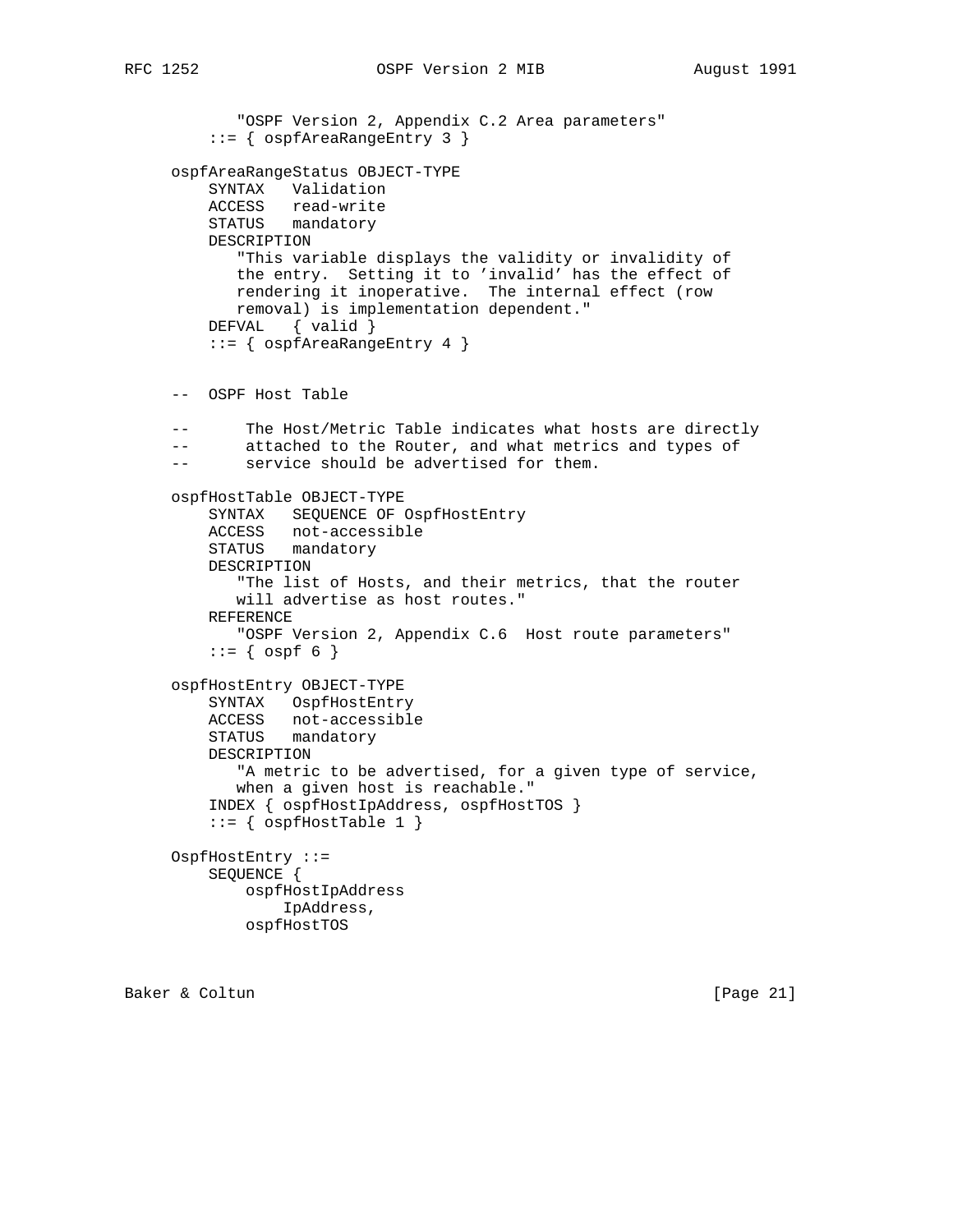```
 TOSType,
             ospfHostMetric
                 Metric,
             ospfHostStatus
                 Validation
 }
     ospfHostIpAddress OBJECT-TYPE
         SYNTAX IpAddress
         ACCESS read-write
         STATUS mandatory
         DESCRIPTION
            "The IP Address of the Host."
         REFERENCE
            "OSPF Version 2, Appendix C.6 Host route parameters"
         ::= { ospfHostEntry 1 }
     ospfHostTOS OBJECT-TYPE
         SYNTAX TOSType
         ACCESS read-write
         STATUS mandatory
         DESCRIPTION
            "The Type of Service of the route being configured."
         REFERENCE
            "OSPF Version 2, Appendix C.6 Host route parameters"
         ::= { ospfHostEntry 2 }
     ospfHostMetric OBJECT-TYPE
         SYNTAX Metric
         ACCESS read-write
         STATUS mandatory
         DESCRIPTION
            "The Metric to be advertised."
         REFERENCE
            "OSPF Version 2, Appendix C.6 Host route parameters"
         ::= { ospfHostEntry 3 }
     ospfHostStatus OBJECT-TYPE
         SYNTAX Validation
         ACCESS read-write
         STATUS mandatory
         DESCRIPTION
            "This variable displays the validity or invalidity of
            the entry. Setting it to 'invalid' has the effect of
            rendering it inoperative. The internal effect (row
            removal) is implementation dependent."
         DEFVAL { valid }
         ::= { ospfHostEntry 4 }
```
Baker & Coltun (Page 22)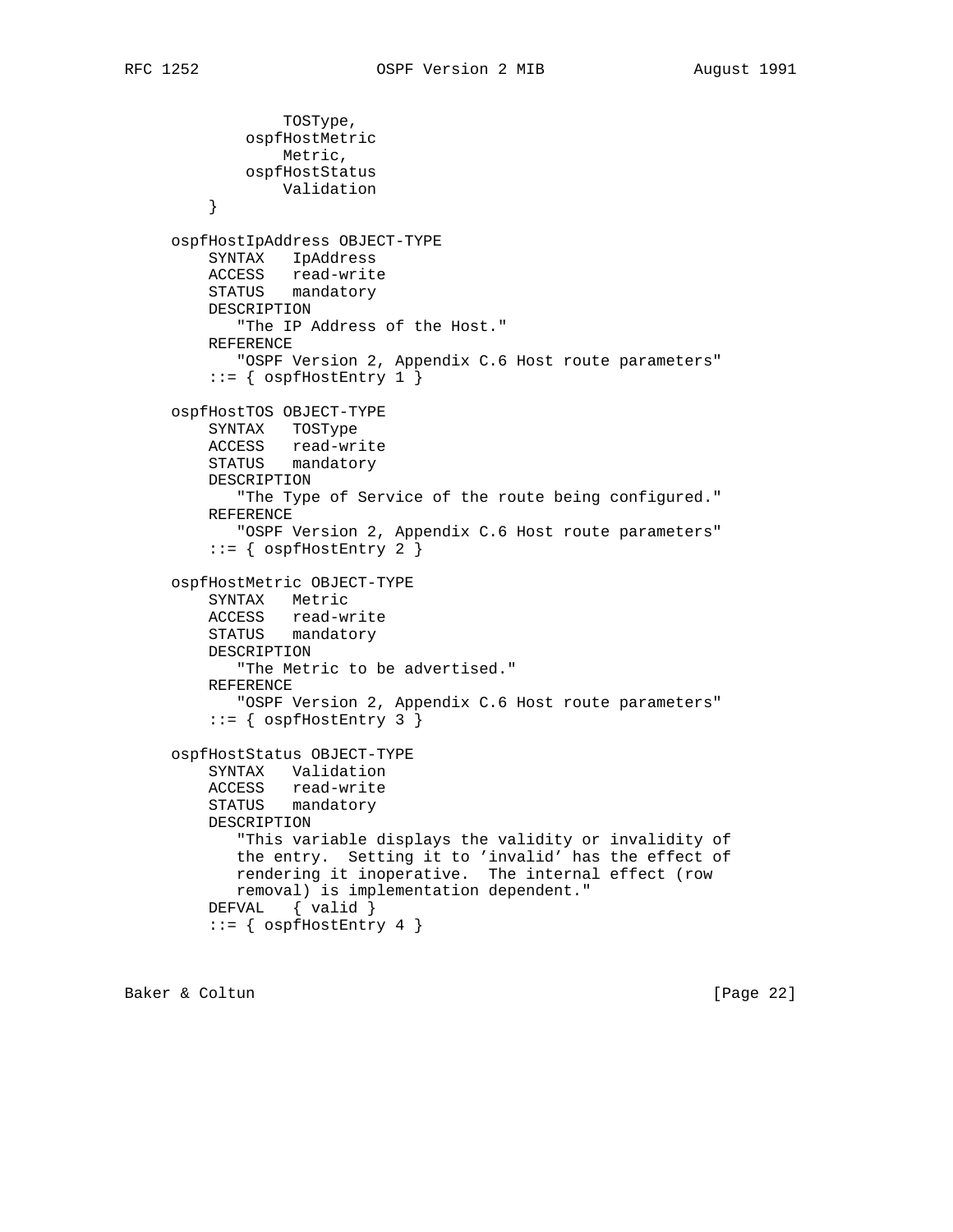-- OSPF Interface Table -- The OSPF Interface Table augments the ifTable with OSPF -- specific information. ospfIfTable OBJECT-TYPE SYNTAX SEQUENCE OF OspfIfEntry ACCESS not-accessible STATUS mandatory DESCRIPTION "The OSPF Interface Table describes the interfaces from the viewpoint of OSPF." REFERENCE "OSPF Version 2, Appendix C.3 Router interface parameters"  $::= \{ \text{ospf } 7 \}$  ospfIfEntry OBJECT-TYPE SYNTAX OspfIfEntry ACCESS not-accessible STATUS mandatory DESCRIPTION "The OSPF Interface Entry describes one interface from the viewpoint of OSPF." INDEX { ospfIfIpAddress, ospfAddressLessIf }  $::=$  { ospfIfTable 1 } OspfIfEntry ::= SEQUENCE { ospfIfIpAddress IpAddress, ospfAddressLessIf INTEGER, ospfIfAreaId AreaID, ospfIfType INTEGER, ospfIfAdminStat Status, ospfIfRtrPriority DesignatedRouterPriority, ospfIfTransitDelay UpToMaxAge, ospfIfRetransInterval UpToMaxAge, ospfIfHelloInterval HelloRange, ospfIfRtrDeadInterval

Baker & Coltun [Page 23]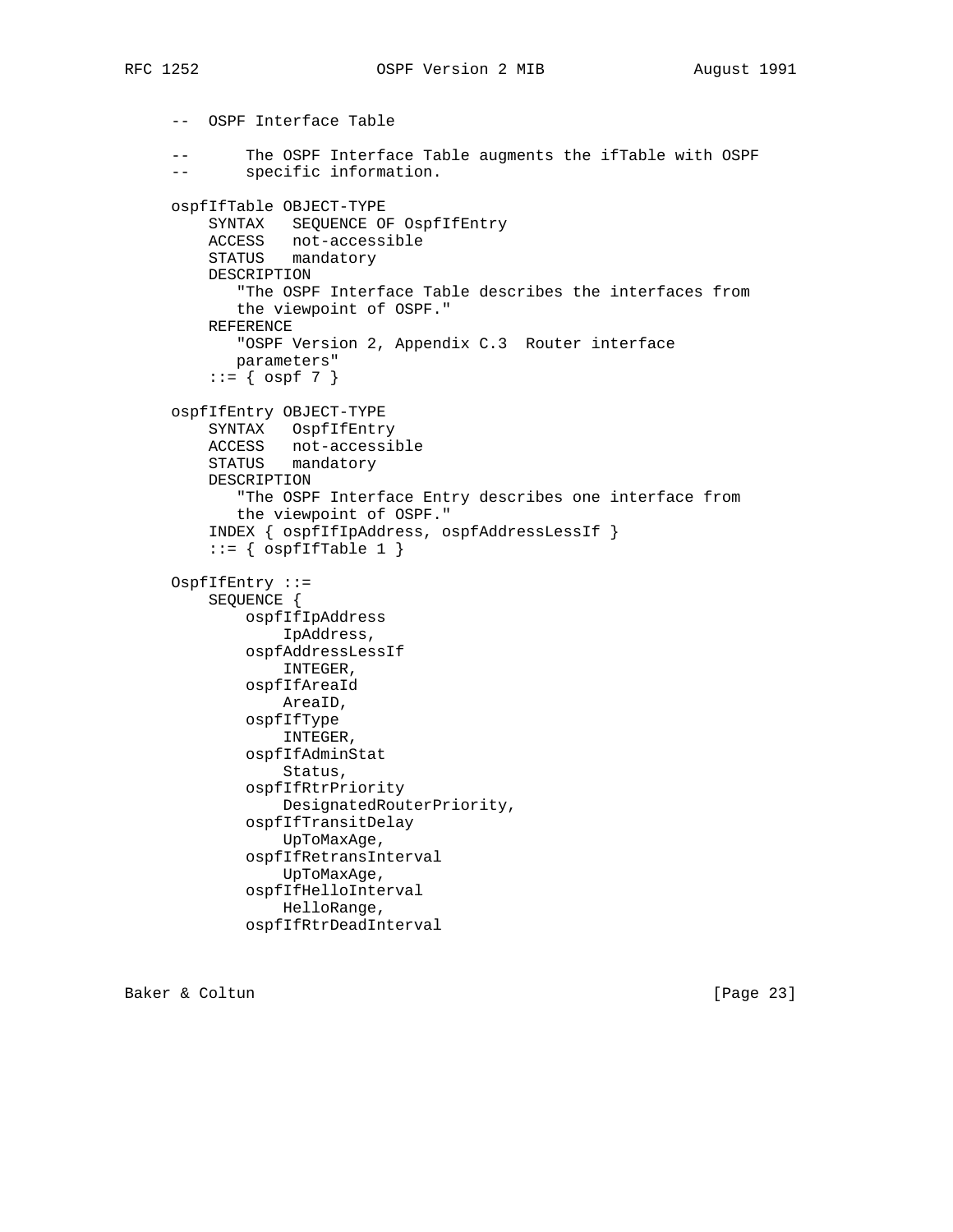```
 PositiveInteger,
             ospfIfPollInterval
                 PositiveInteger,
             ospfIfState
                 INTEGER,
             ospfIfDesignatedRouter
                 IpAddress,
             ospfIfBackupDesignatedRouter
                 IpAddress,
             ospfIfEvents
                Counter,
             ospfIfAuthKey
        OCTET STRING
 }
     ospfIfIpAddress OBJECT-TYPE
         SYNTAX IpAddress
         ACCESS read-write
         STATUS mandatory
         DESCRIPTION
            "The IP address of this OSPF interface."
        ::= { ospfIfEntry 1 }
     ospfAddressLessIf OBJECT-TYPE
         SYNTAX INTEGER
 ACCESS read-write
 STATUS mandatory
         DESCRIPTION
            "For the purpose of easing the instancing of addressed
            and addressless interfaces; This variable takes the
            value 0 on interfaces with IP Addresses, and the
            corresponding value of ifIndex for interfaces having no
            IP Address."
        ::= { ospfIfEntry 2 }
     ospfIfAreaId OBJECT-TYPE
         SYNTAX AreaID
 ACCESS read-write
 STATUS mandatory
         DESCRIPTION
            "A 32-bit integer uniquely identifying the area to
            which the interface connects. Area ID 0.0.0.0 is used
            for the OSPF backbone."
         DEFVAL { '00000000'H } -- 0.0.0.0
        ::= { ospfIfEntry 3 }
```
Baker & Coltun (Page 24)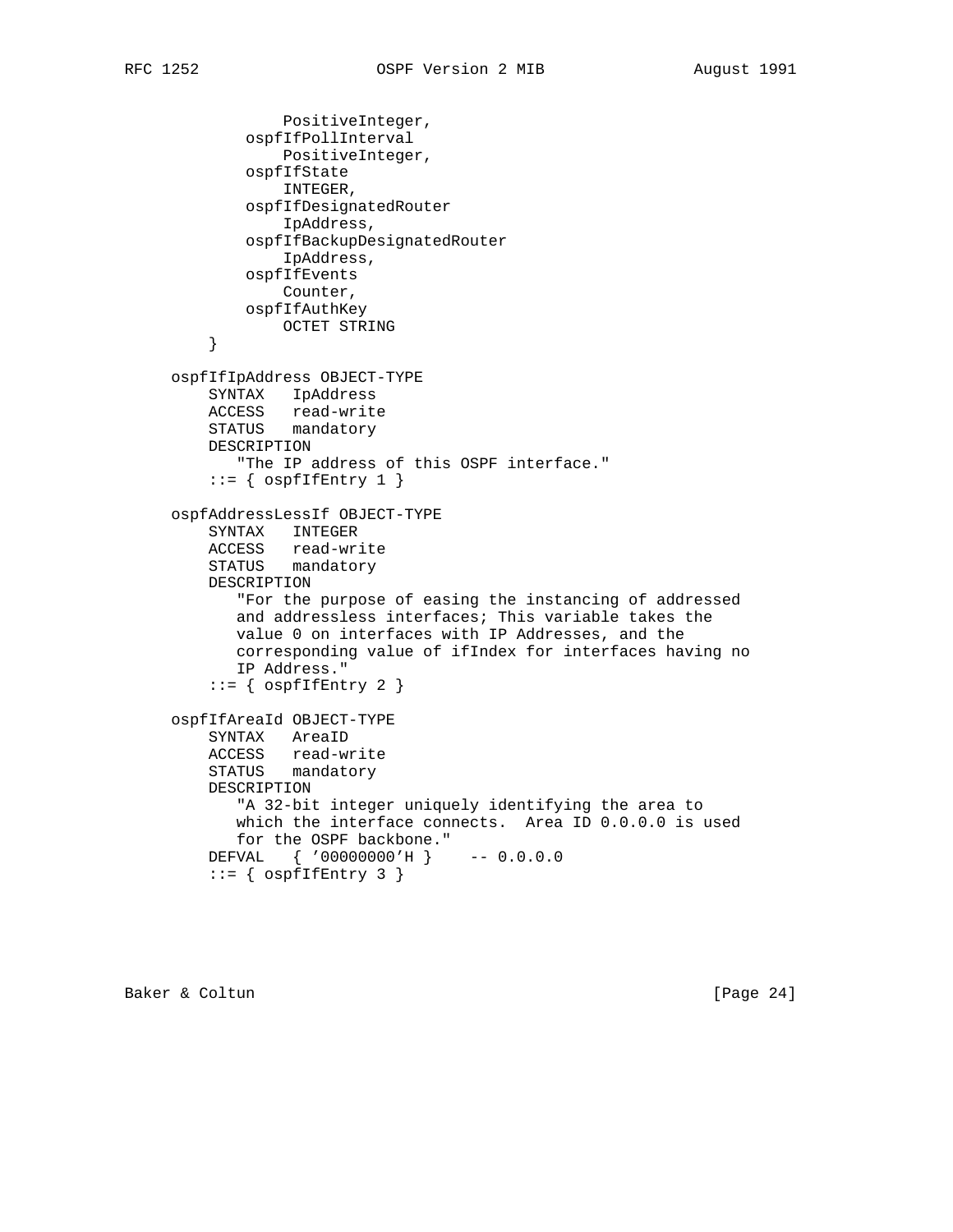ospfIfType OBJECT-TYPE SYNTAX INTEGER { broadcast (1), nbma (2), pointToPoint (3) } ACCESS read-write STATUS mandatory DESCRIPTION "The OSPF interface type. By way of a default, this field may be intuited from the corresponding value of ifType. Broadcast LANs, such as Ethernet and IEEE 802.5, take the value 'broadcast', X.25, Frame Relay, and similar technologies take the value 'nbma', and links that are definitively point to point take the value 'pointToPoint'."  $::=$  {  $ospfIfEntry 4$  } ospfIfAdminStat OBJECT-TYPE SYNTAX Status ACCESS read-write STATUS mandatory DESCRIPTION "The OSPF interface's administrative status. The value 'enabled' denotes that neighbor relationships may be formed on the interface, and the interface will be advertised as an internal route to some area. The value 'disabled' denotes that the interface is external to OSPF." DEFVAL { enabled }  $::=$  {  $ospfIfEntry 5$  } ospfIfRtrPriority OBJECT-TYPE SYNTAX DesignatedRouterPriority ACCESS read-write STATUS mandatory DESCRIPTION "The priority of this interface. Used in multi-access networks, this field is used in the designated router election algorithm. The value 0 signifies that the router is not eligible to become the designated router on this particular network. In the event of a tie in this value, routers will use their router id as a tie breaker." DEFVAL { 1 }  $::=$  {  $ospfIfEntry 6$  }

Baker & Coltun (Page 25)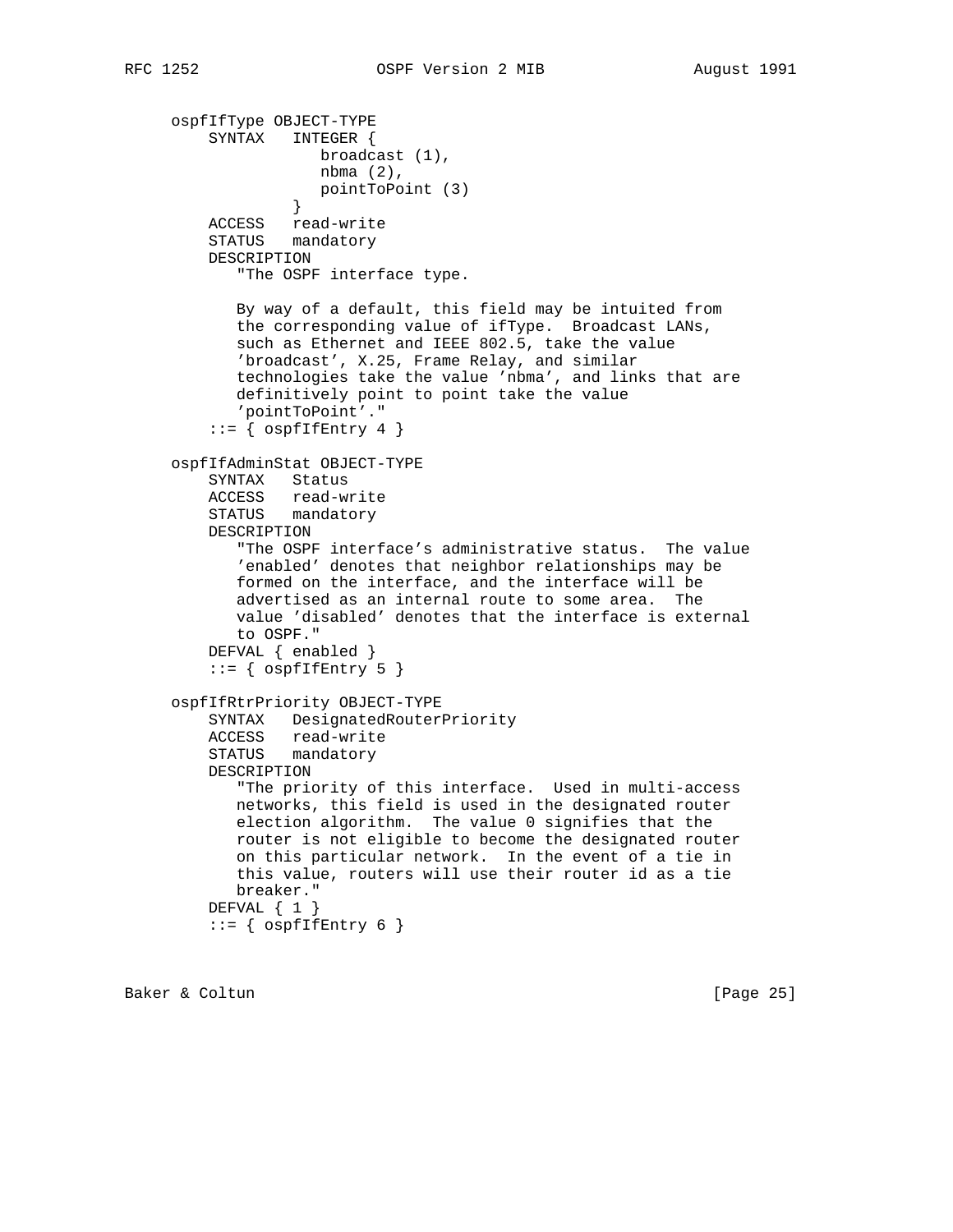```
 ospfIfTransitDelay OBJECT-TYPE
 SYNTAX UpToMaxAge
 ACCESS read-write
 STATUS mandatory
         DESCRIPTION
            "The estimated number of seconds it takes to transmit a
            link- state update packet over this interface."
        DEFVAL \{ 1 \}::= { ospfIfEntry 7 }
     ospfIfRetransInterval OBJECT-TYPE
         SYNTAX UpToMaxAge
         ACCESS read-write
         STATUS mandatory
         DESCRIPTION
            "The number of seconds between link-state advertisement
            retransmissions, for adjacencies belonging to this
            interface. This value is also used when retransmitting
            database description and link-state request packets."
        DEFVAL \{ 5 \}::= { ospfIfEntry 8 }
     ospfIfHelloInterval OBJECT-TYPE
         SYNTAX HelloRange
         ACCESS read-write
         STATUS mandatory
         DESCRIPTION
            "The length of time, in seconds, between the Hello
            packets that the router sends on the interface. This
            value must be the same for all routers attached to a
            common network."
         DEFVAL { 10 }
        ::= { ospfIfEntry 9 }
     ospfIfRtrDeadInterval OBJECT-TYPE
         SYNTAX PositiveInteger
         ACCESS read-write
         STATUS mandatory
         DESCRIPTION
            "The number of seconds that a router's Hello packets
            have not been seen before it's neighbors declare the
            router down. This should be some multiple of the Hello
            interval. This value must be the same for all routers
            attached to a common network."
        DEFVAL \{40\}::= { ospfIfEntry 10 }
```
Baker & Coltun (Page 26)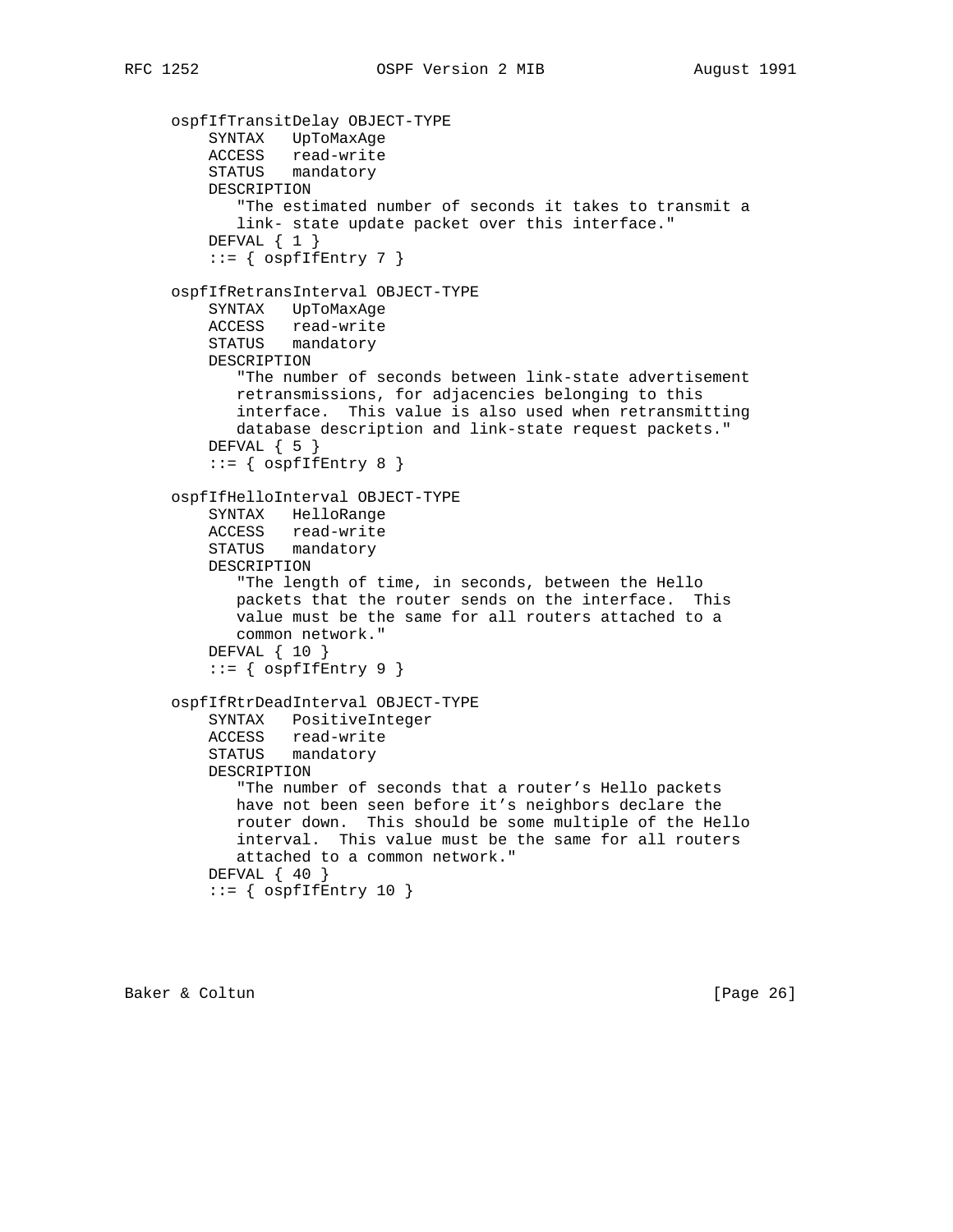```
 ospfIfPollInterval OBJECT-TYPE
 SYNTAX PositiveInteger
 ACCESS read-write
 STATUS mandatory
         DESCRIPTION
            "The larger time interval, in seconds, between the
            Hello packets sent to an inactive non-broadcast multi-
           access neighbor."
         DEFVAL { 120 }
        ::= { ospfIfEntry 11 }
     ospfIfState OBJECT-TYPE
         SYNTAX INTEGER {
                   down (1),
                     loopback (2),
                     waiting (3),
                    pointToPoint (4),
                     designatedRouter (5),
                    backupDesignatedRouter (6),
                  otherDesignatedRouter (7)
 }
         ACCESS read-only
         STATUS mandatory
         DESCRIPTION
            "The OSPF Interface State."
         DEFVAL { down }
        ::= { ospfIfEntry 12 }
     ospfIfDesignatedRouter OBJECT-TYPE
         SYNTAX IpAddress
         ACCESS read-only
         STATUS mandatory
         DESCRIPTION
            "The IP Address of the Designated Router."
         DEFVAL { '00000000'H } -- 0.0.0.0
        ::= { ospfIfEntry 13 }
     ospfIfBackupDesignatedRouter OBJECT-TYPE
         SYNTAX IpAddress
         ACCESS read-only
         STATUS mandatory
         DESCRIPTION
            "The IP Address of the Backup Designated Router."
         DEFVAL { '00000000'H } -- 0.0.0.0
        ::= { ospfIfEntry 14 }
```
Baker & Coltun (Page 27)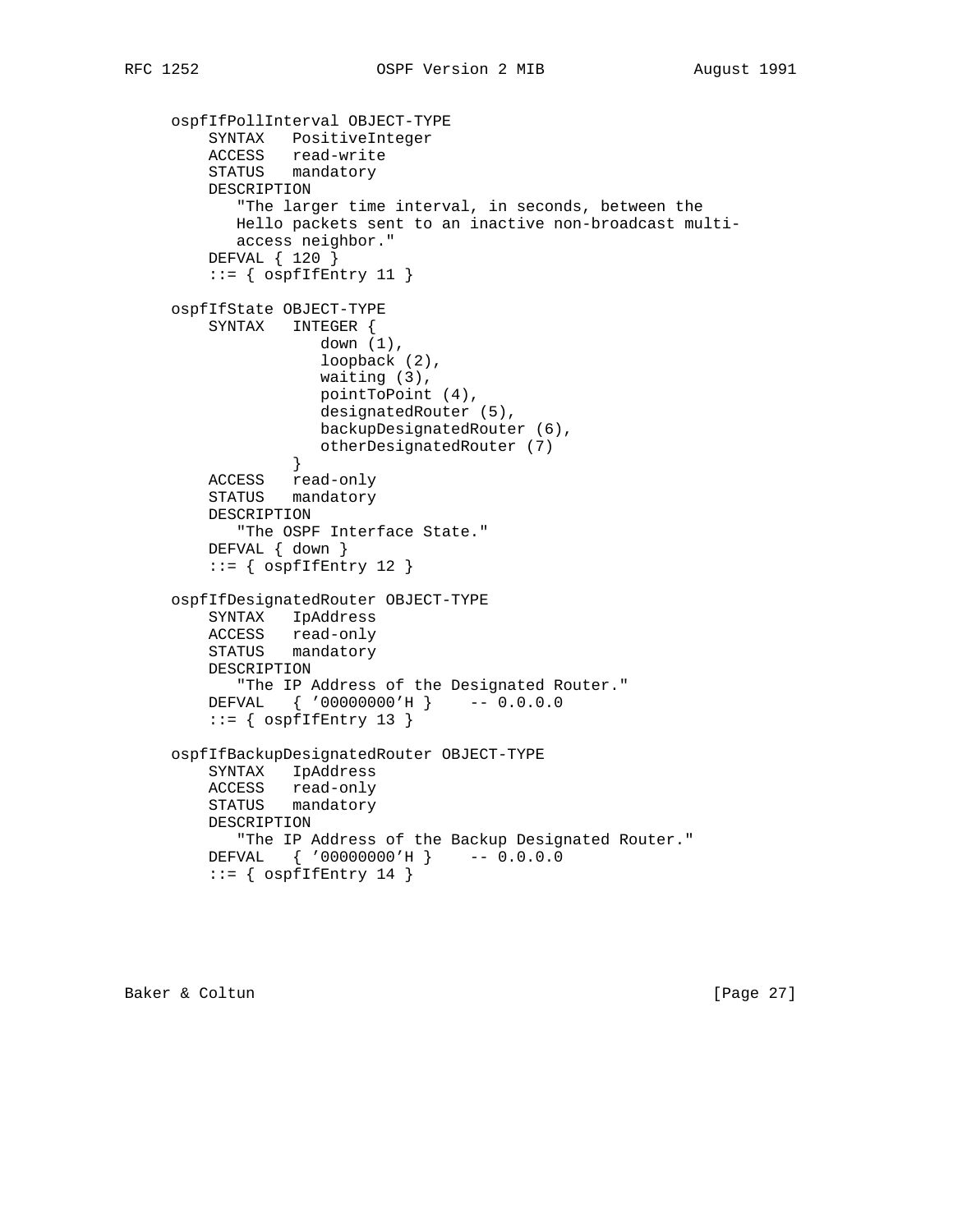ospfIfEvents OBJECT-TYPE SYNTAX Counter ACCESS read-only STATUS mandatory DESCRIPTION "The number of times this OSPF interface has changed its state, or an error has occurred." DEFVAL { 0 }  $::=$  {  $ospfIfEntry 15$  } ospfIfAuthKey OBJECT-TYPE SYNTAX OCTET STRING ACCESS read-write STATUS mandatory DESCRIPTION "The Authentication Key. If the Area's Authorization Type is simplePassword, and the key length is shorter than 8 octets, the agent will left adjust and zero fill to 8 octets. When read, ospfIfAuthKey always returns an Octet String of length zero." REFERENCE "OSPF Version 2, Section 9 The Interface Data Structure" DEFVAL { '0000000000000000'H } -- 0.0.0.0.0.0.0.0  $::=$  {  $ospfIfEntry 16$  } -- OSPF Interface Metric Table The Metric Table describes the metrics to be advertised -- for a specified interface at the various types of service. -- As such, this table is an adjunct of the OSPF Interface -- Table. -- Types of service, as defined by RFC 791, have the ability -- to request low delay, high bandwidth, or reliable linkage. -- For the purposes of this specification, the measure of -- bandwidth -- Metric = 10^8 / ifSpeed -- is the default value. For multiple link interfaces, note -- that ifSpeed is the sum of the individual link speeds. -- This yields a number having the following typical values:

Baker & Coltun [Page 28]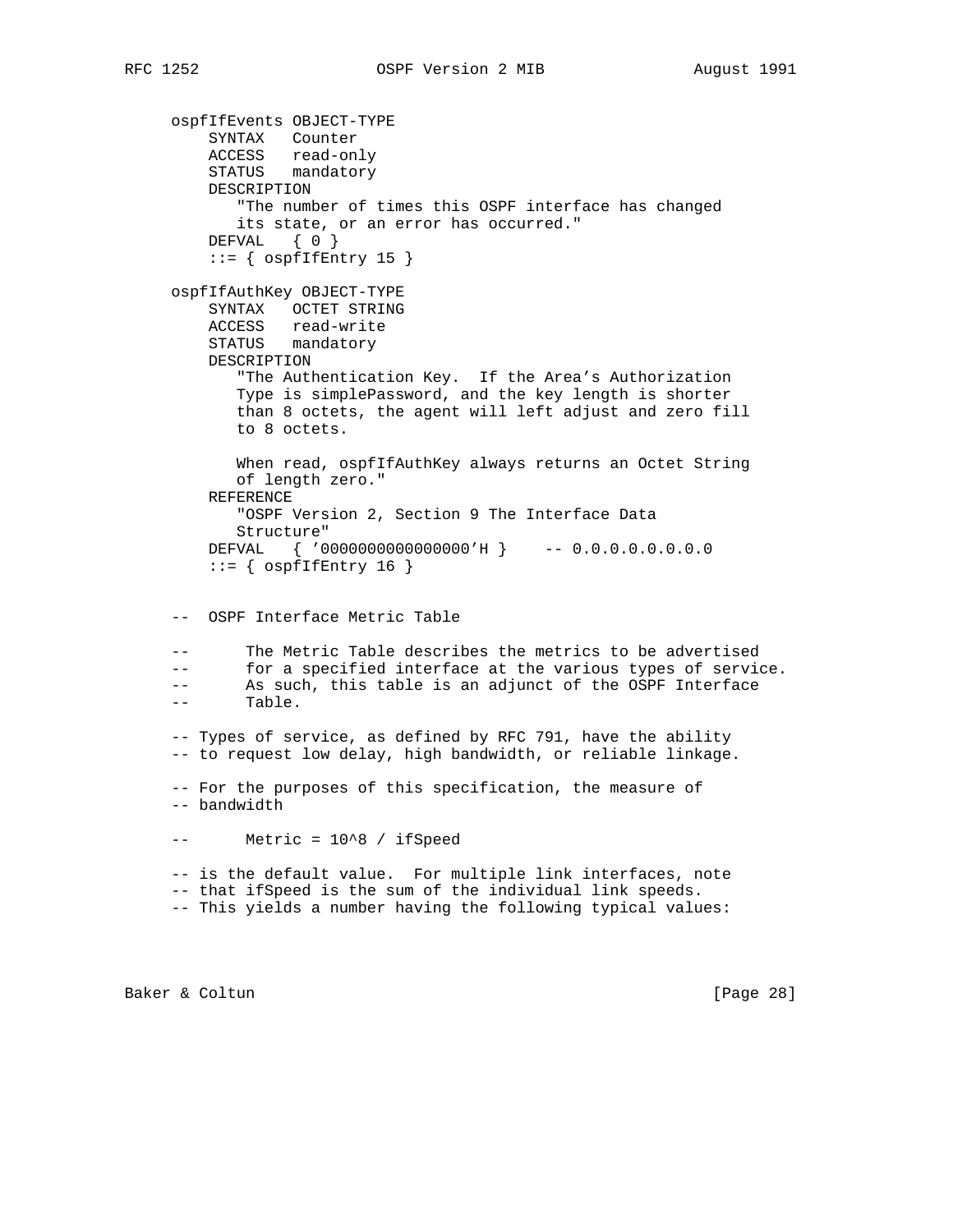-- Network Type/bit rate Metric

-- > 200 MBPS 1 -- Ethernet/802.3 10  $--$  E1 48 -- T1 (ESF) 65 -- 64 KBPS 1562 -- 56 KBPS 1785 -- 19.2 KBPS 5208 -- 9.6 KBPS 10416 -- Routes that are not specified use the default (TOS 0) metric ospfIfMetricTable OBJECT-TYPE SYNTAX SEQUENCE OF OspfIfMetricEntry ACCESS not-accessible STATUS mandatory DESCRIPTION "The TOS metrics for a non-virtual interface identified by the interface index." REFERENCE "OSPF Version 2, Appendix C.3 Router interface parameters"  $::=$  {  $ospf 8$  } ospfIfMetricEntry OBJECT-TYPE SYNTAX OspfIfMetricEntry ACCESS not-accessible STATUS mandatory DESCRIPTION "A particular TOS metric for a non-virtual interface identified by the interface index." REFERENCE "OSPF Version 2, Appendix C.3 Router interface parameters" INDEX { ospfIfMetricIpAddress, ospfIfMetricAddressLessIf, ospfIfMetricTOS } ::= { ospfIfMetricTable 1 } OspfIfMetricEntry ::= SEQUENCE { ospfIfMetricIpAddress IpAddress, ospfIfMetricAddressLessIf INTEGER, ospfIfMetricTOS TOSType,

Baker & Coltun [Page 29]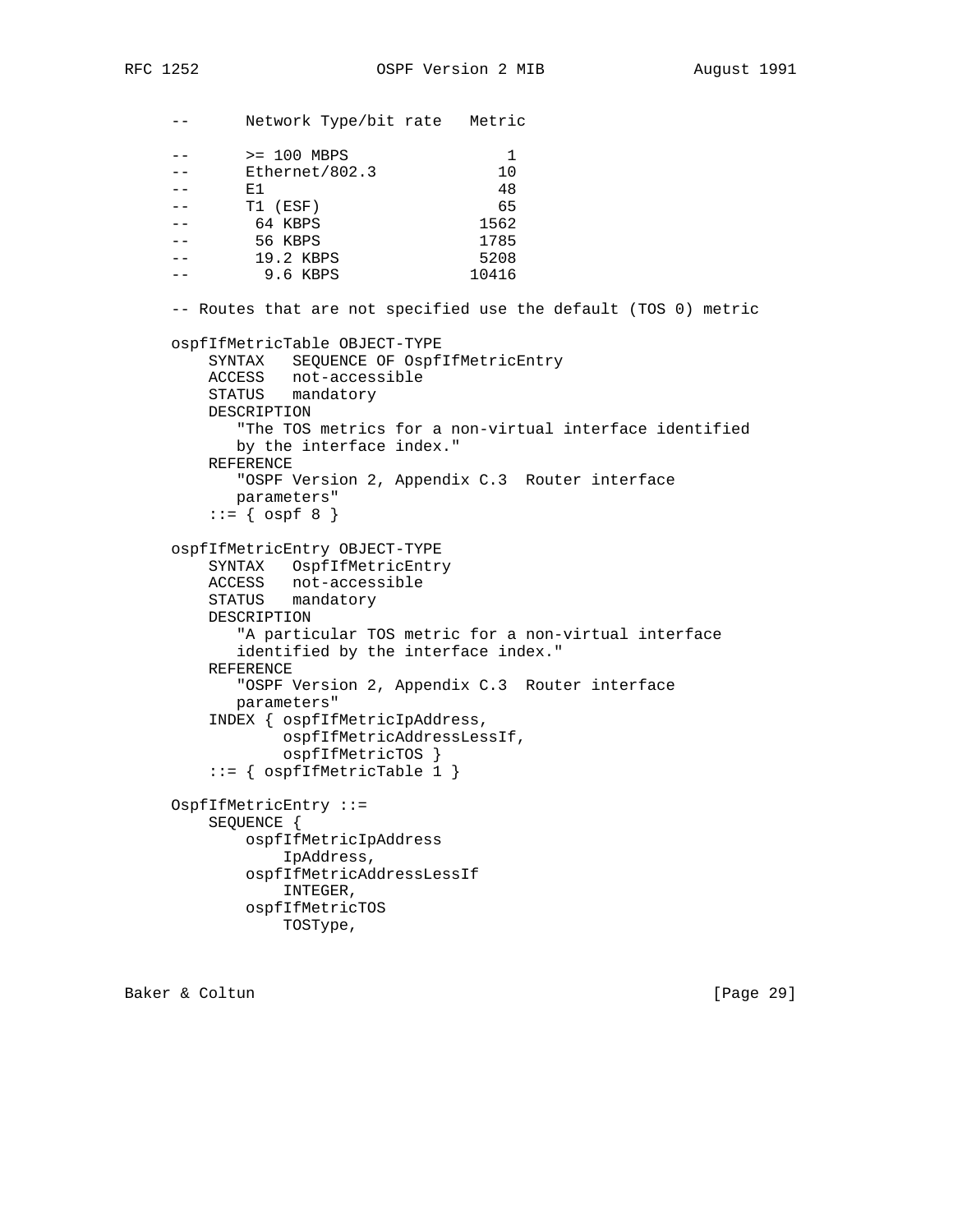```
 ospfIfMetricMetric
                 Metric,
             ospfIfMetricStatus
                 Validation
 }
      ospfIfMetricIpAddress OBJECT-TYPE
         SYNTAX IpAddress
         ACCESS read-write
         STATUS mandatory
         DESCRIPTION
             "The IP address of this OSPF interface. On row
            creation, this can be derived from the instance."
          ::= { ospfIfMetricEntry 1 }
     ospfIfMetricAddressLessIf OBJECT-TYPE
         SYNTAX INTEGER
         ACCESS read-write
         STATUS mandatory
         DESCRIPTION
            "For the purpose of easing the instancing of addressed
            and addressless interfaces; This variable takes the
            value 0 on interfaces with IP Addresses, and the value
            of ifIndex for interfaces having no IP Address. On row
            creation, this can be derived from the instance."
          ::= { ospfIfMetricEntry 2 }
     ospfIfMetricTOS OBJECT-TYPE
         SYNTAX TOSType
         ACCESS read-write
         STATUS mandatory
         DESCRIPTION
             "The type of service metric being referenced. On row
            creation, this can be derived from the instance."
          ::= { ospfIfMetricEntry 3 }
     ospfIfMetricMetric OBJECT-TYPE
         SYNTAX Metric
         ACCESS read-write
         STATUS mandatory
         DESCRIPTION
            "The metric of using this type of service on this
            interface. The default value of the TOS 0 Metric is
            10^8 / ifSpeed.
            The value FFFF is distinguished to mean 'no route via
            this TOS'."
          ::= { ospfIfMetricEntry 4 }
```
Baker & Coltun (Page 30)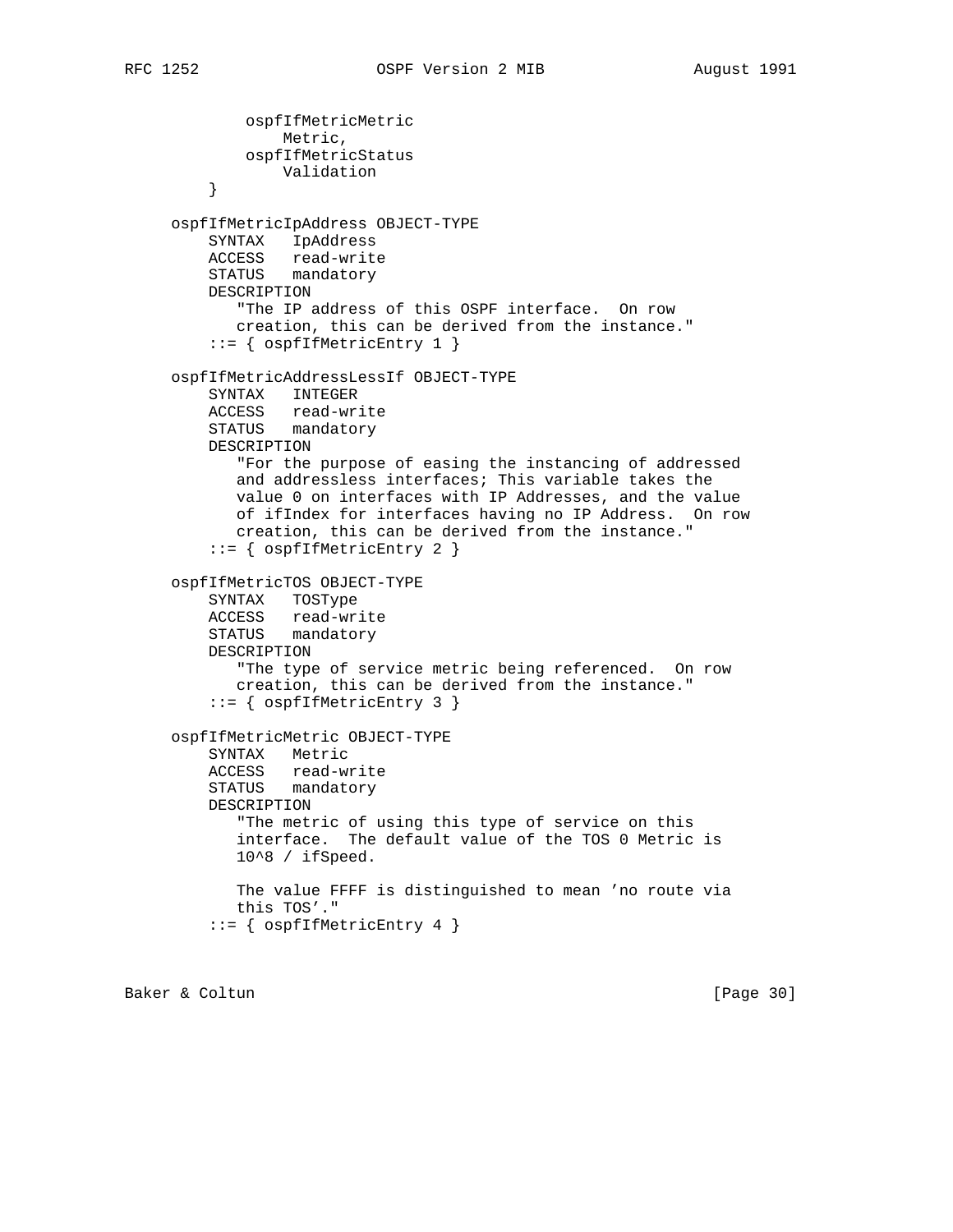```
 ospfIfMetricStatus OBJECT-TYPE
 SYNTAX Validation
 ACCESS read-write
 STATUS mandatory
         DESCRIPTION
            "This variable displays the validity or invalidity of
            the entry. Setting it to 'invalid' has the effect of
            rendering it inoperative. The internal effect (row
            removal) is implementation dependent."
         DEFVAL { valid }
         ::= { ospfIfMetricEntry 5 }
     -- OSPF Virtual Interface Table
            The Virtual Interface Table describes the virtual
     -- links that the OSPF Process is configured to
     -- carry on.
     ospfVirtIfTable OBJECT-TYPE
         SYNTAX SEQUENCE OF OspfVirtIfEntry
         ACCESS not-accessible
         STATUS mandatory
         DESCRIPTION
            "Information about this router's virtual interfaces."
         REFERENCE
            "OSPF Version 2, Appendix C.4 Virtual link parameters"
        ::= { ospf 9 }
     ospfVirtIfEntry OBJECT-TYPE
         SYNTAX OspfVirtIfEntry
         ACCESS not-accessible
         STATUS mandatory
         DESCRIPTION
            "Information about a single Virtual Interface."
         INDEX { ospfVirtIfAreaID, ospfVirtIfNeighbor }
         ::= { ospfVirtIfTable 1 }
     OspfVirtIfEntry ::=
         SEQUENCE {
             ospfVirtIfAreaID
                 AreaID,
             ospfVirtIfNeighbor
                 RouterID,
             ospfVirtIfTransitDelay
                 UpToMaxAge,
             ospfVirtIfRetransInterval
                 UpToMaxAge,
```
Baker & Coltun [Page 31]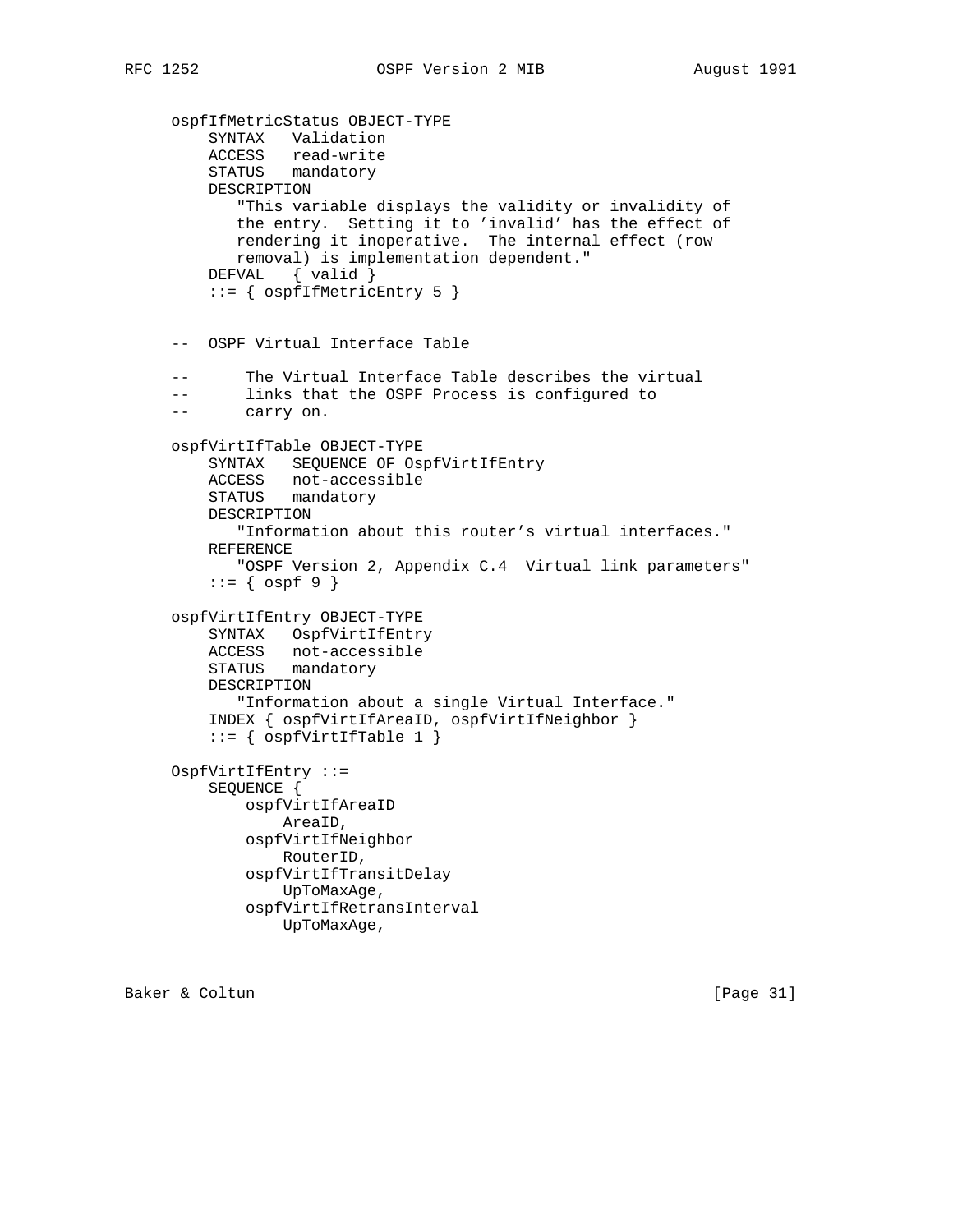```
 ospfVirtIfHelloInterval
                 HelloRange,
             ospfVirtIfRtrDeadInterval
                  PositiveInteger,
             ospfVirtIfState
                  INTEGER,
             ospfVirtIfEvents
                 Counter,
             ospfVirtIfAuthKey
                 OCTET STRING,
             ospfVirtIfStatus
                 Validation
         }
     ospfVirtIfAreaID OBJECT-TYPE
         SYNTAX AreaID
         ACCESS read-write
         STATUS mandatory
         DESCRIPTION
            "The Transit Area that the Virtual Link traverses. By
            definition, this is not 0.0.0.0"
          ::= { ospfVirtIfEntry 1 }
     ospfVirtIfNeighbor OBJECT-TYPE
         SYNTAX RouterID
 ACCESS read-write
 STATUS mandatory
         DESCRIPTION
             "The Router ID of the Virtual Neighbor."
         ::= { ospfvirtIfEntry 2 }
     ospfVirtIfTransitDelay OBJECT-TYPE
         SYNTAX UpToMaxAge
         ACCESS read-write
         STATUS mandatory
         DESCRIPTION
            "The estimated number of seconds it takes to transmit a
            link- state update packet over this interface."
        DEFVAL { 1 }
          ::= { ospfVirtIfEntry 3 }
     ospfVirtIfRetransInterval OBJECT-TYPE
         SYNTAX UpToMaxAge
         ACCESS read-write
         STATUS mandatory
         DESCRIPTION
             "The number of seconds between link-state advertisement
            retransmissions, for adjacencies belonging to this
```
Baker & Coltun (Page 32)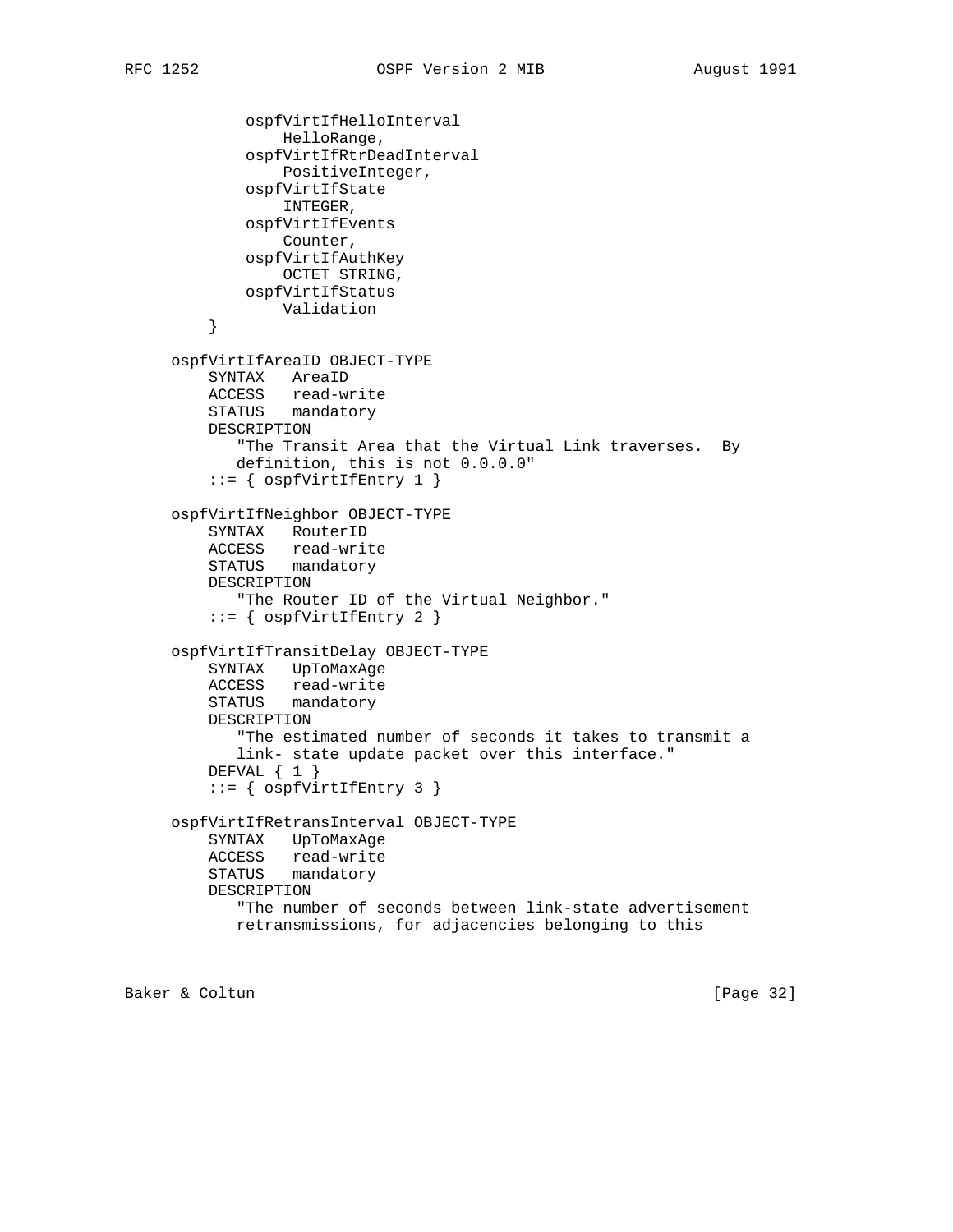```
 interface. This value is also used when retransmitting
            database description and link-state request packets.
            This value should be well over the expected round-trip
            time."
         DEFVAL { 5 }
         ::= { ospfVirtIfEntry 4 }
     ospfVirtIfHelloInterval OBJECT-TYPE
         SYNTAX HelloRange
         ACCESS read-write
         STATUS mandatory
         DESCRIPTION
            "The length of time, in seconds, between the Hello
            packets that the router sends on the interface. This
            value must be the same for the virtual neighbor."
         DEFVAL { 10 }
        ::= { ospfVirtIffEntry 5 }
     ospfVirtIfRtrDeadInterval OBJECT-TYPE
         SYNTAX PositiveInteger
         ACCESS read-write
         STATUS mandatory
         DESCRIPTION
            "The number of seconds that a router's Hello packets
           have not been seen before it's neighbors declare the
           router down. This should be some multiple of the Hello
            interval. This value must be the same for the virtual
            neighbor."
         DEFVAL { 60 }
         ::= { ospfVirtIfEntry 6 }
     ospfVirtIfState OBJECT-TYPE
        SYNTAX INTEGER {
down (1), These use the same encoding
 pointToPoint (4) -- as the ospfIfTable
 }
```

```
Baker & Coltun [Page 33]
```
 ACCESS read-only STATUS mandatory

DEFVAL { down }

 ospfVirtIfEvents OBJECT-TYPE SYNTAX Counter ACCESS read-only STATUS mandatory

 $::=$  {  $ospfVirtIfEntry 7$  }

"OSPF virtual interface states."

DESCRIPTION

DESCRIPTION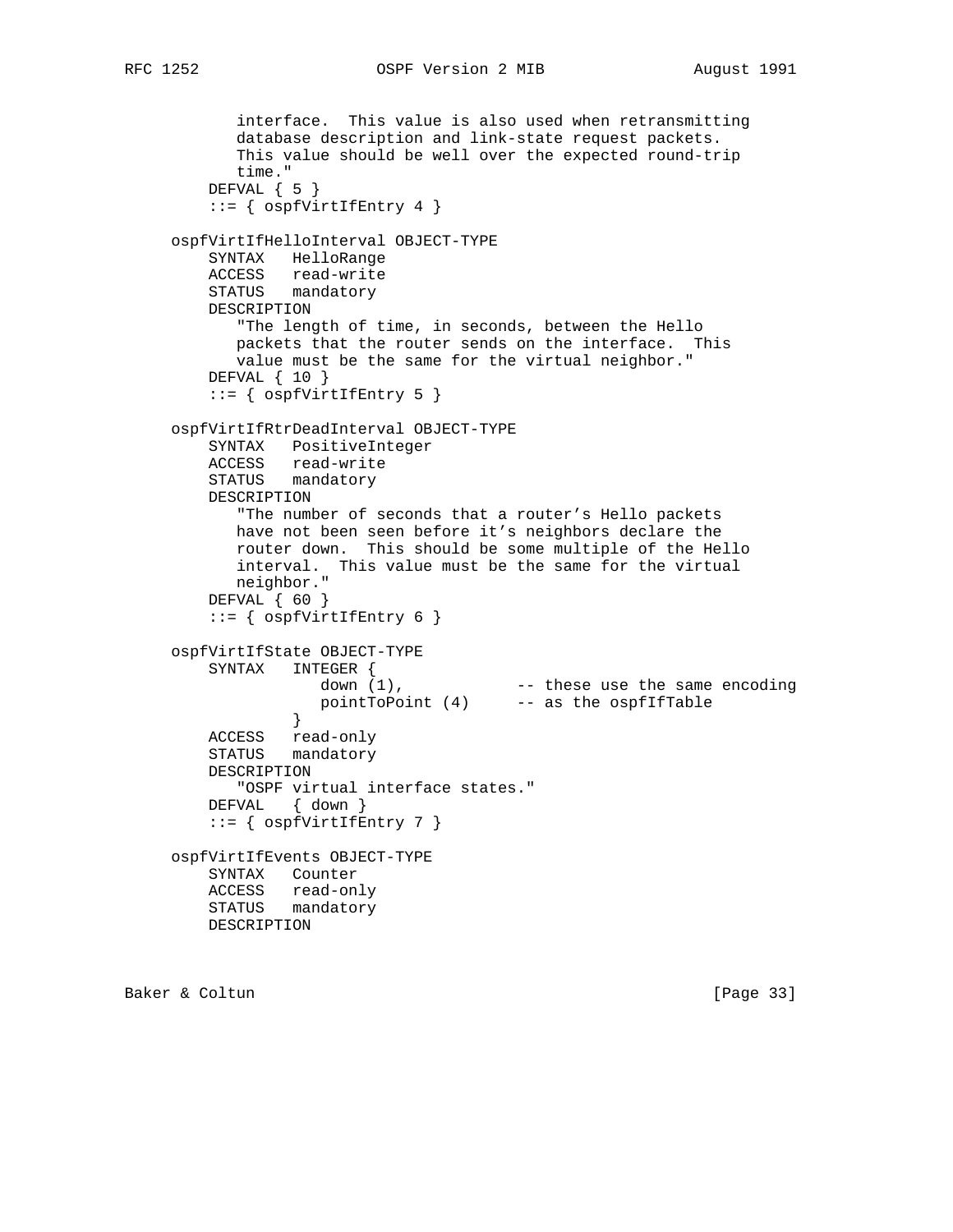```
 "The number of state changes or error events on this
       Virtual Link"
    DEFVAL { 0 }
     ::= { ospfVirtIfEntry 8 }
 ospfVirtIfAuthKey OBJECT-TYPE
     SYNTAX OCTET STRING
    ACCESS read-write
    STATUS mandatory
     DESCRIPTION
        "If Authentication Type is simplePassword, the device
       will left adjust and zero fill to 8 octets.
        When read, ospfVifAuthKey always returns a string of
        length zero."
     REFERENCE
        "OSPF Version 2, Section 9 The Interface Data
       Structure"
    DEFVAL { '0000000000000000'H } -- 0.0.0.0.0.0.0.0
     ::= { ospfVirtIfEntry 9 }
 ospfVirtIfStatus OBJECT-TYPE
     SYNTAX Validation
    ACCESS read-write
    STATUS mandatory
     DESCRIPTION
        "This variable displays the validity or invalidity of
       the entry. Setting it to 'invalid' has the effect of
       rendering it inoperative. The internal effect (row
       removal) is implementation dependent."
     DEFVAL { valid }
    ::= { ospfVirtIfEntry 10 }
 -- OSPF Neighbor Table
 -- The OSPF Neighbor Table describes all neighbors in
 -- the locality of the subject router.
 ospfNbrTable OBJECT-TYPE
     SYNTAX SEQUENCE OF OspfNbrEntry
     ACCESS not-accessible
     STATUS mandatory
     DESCRIPTION
       "A table of non-virtual neighbor information."
     REFERENCE
        "OSPF Version 2, Section 10 The Neighbor Data
       Structure"
```
Baker & Coltun [Page 34]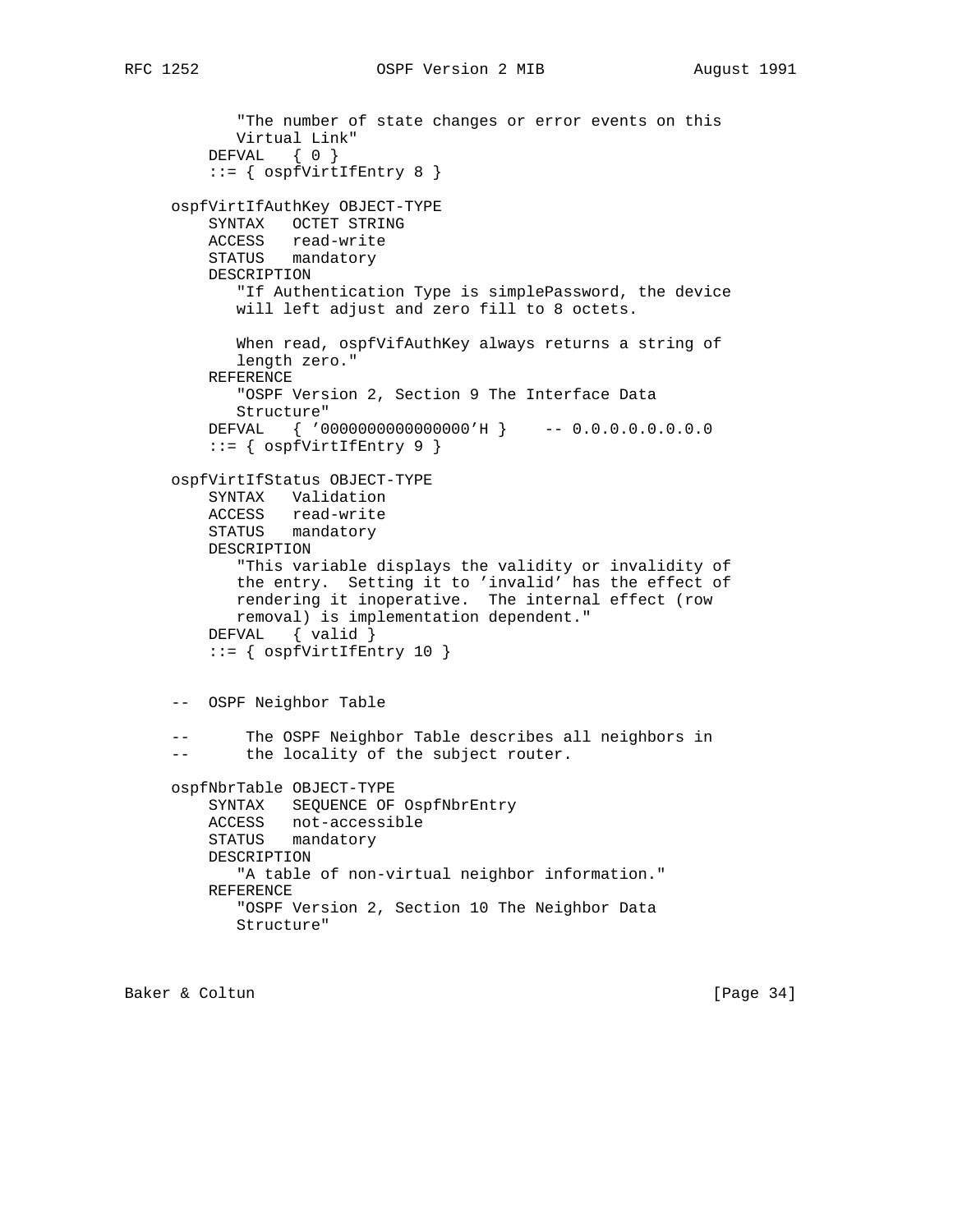```
::= \{ \text{ospf } 10 \} ospfNbrEntry OBJECT-TYPE
          SYNTAX OspfNbrEntry
          ACCESS not-accessible
          STATUS mandatory
         DESCRIPTION
             "The information regarding a single neighbor."
          REFERENCE
             "OSPF Version 2, Section 10 The Neighbor Data
             Structure"
          INDEX { ospfNbrIpAddr, ospfNbrAddressLessIndex }
          ::= { ospfNbrTable 1 }
      OspfNbrEntry ::=
          SEQUENCE {
              ospfNbrIpAddr
                  IpAddress,
              ospfNbrAddressLessIndex
                  InterfaceIndex,
              ospfNbrRtrId
                  RouterID,
              ospfNbrOptions
                  INTEGER,
              ospfNbrPriority
                  DesignatedRouterPriority,
              ospfNbrState
                  INTEGER,
              ospfNbrEvents
                  Counter,
              ospfNbrLSRetransQLen
                 Gauge,
              ospfNBMANbrStatus
                 Validation
          }
      ospfNbrIpAddr OBJECT-TYPE
          SYNTAX IpAddress
 ACCESS read-write
 STATUS mandatory
         DESCRIPTION
             "The IP address of this neighbor."
         ::= { ospfNbrEntry 1 }
      ospfNbrAddressLessIndex OBJECT-TYPE
          SYNTAX InterfaceIndex
         ACCESS read-write
         STATUS mandatory
```
Baker & Coltun [Page 35]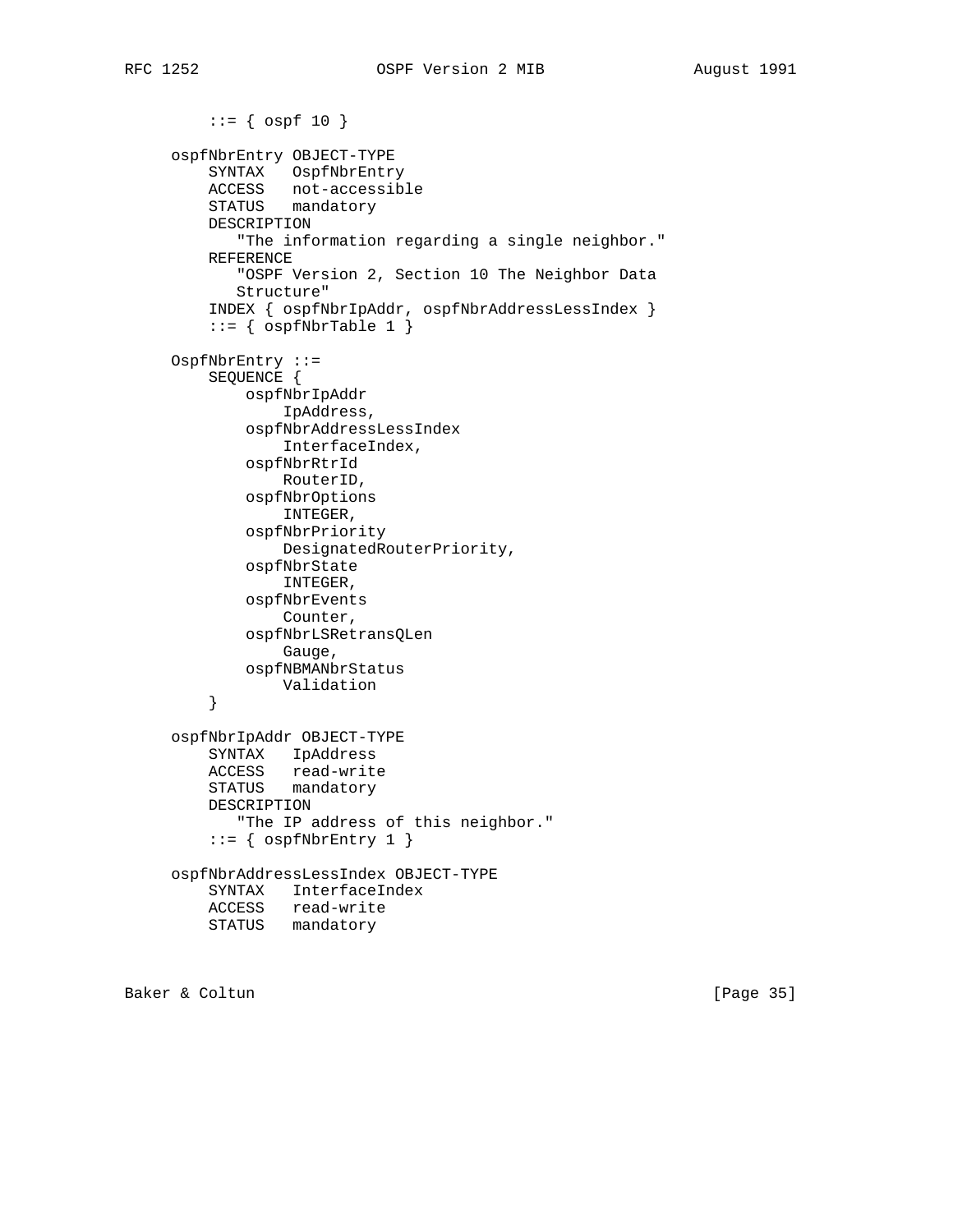```
RFC 1252 OSPF Version 2 MIB August 1991
```

```
 DESCRIPTION
       " On an interface having an IP Address, zero. On
        addressless interfaces, the corresponding value of
        ifIndex in the Internet Standard MIB. On row creation,
        this can be derived from the instance."
    ::= { ospfNbrEntry 2 }
 ospfNbrRtrId OBJECT-TYPE
    SYNTAX RouterID
    ACCESS read-only
    STATUS mandatory
    DESCRIPTION
        "A 32-bit integer (represented as a type IpAddress)
        uniquely identifying the neighboring router in the
       Autonomous System."
    DEFVAL { '00000000'H } -- 0.0.0.0
    ::= { ospfNbrEntry 3 }
 ospfNbrOptions OBJECT-TYPE
    SYNTAX INTEGER
    ACCESS read-only
    STATUS mandatory
    DESCRIPTION
        "A Bit Mask corresponding to the neighbor's options
       field.
        Bit 0, if set, indicates that the area accepts and
        operates on external information; if zero, it is a stub
        area.
       Bit 1, if set, indicates that the system will operate
        on Type of Service metrics other than TOS 0. If zero,
        the neighbor will ignore all metrics except the TOS 0
       metric."
    REFERENCE
       "OSPF Version 2, Section 12.1.2 Options"
   DEFVAL { 0 }
    ::= { ospfNbrEntry 4 }
 ospfNbrPriority OBJECT-TYPE
    SYNTAX DesignatedRouterPriority
    ACCESS read-write
    STATUS mandatory
    DESCRIPTION
        "The priority of this neighbor in the designated router
       election algorithm. The value 0 signifies that the
       neighbor is not eligible to become the designated
       router on this particular network."
```
Baker & Coltun (Page 36)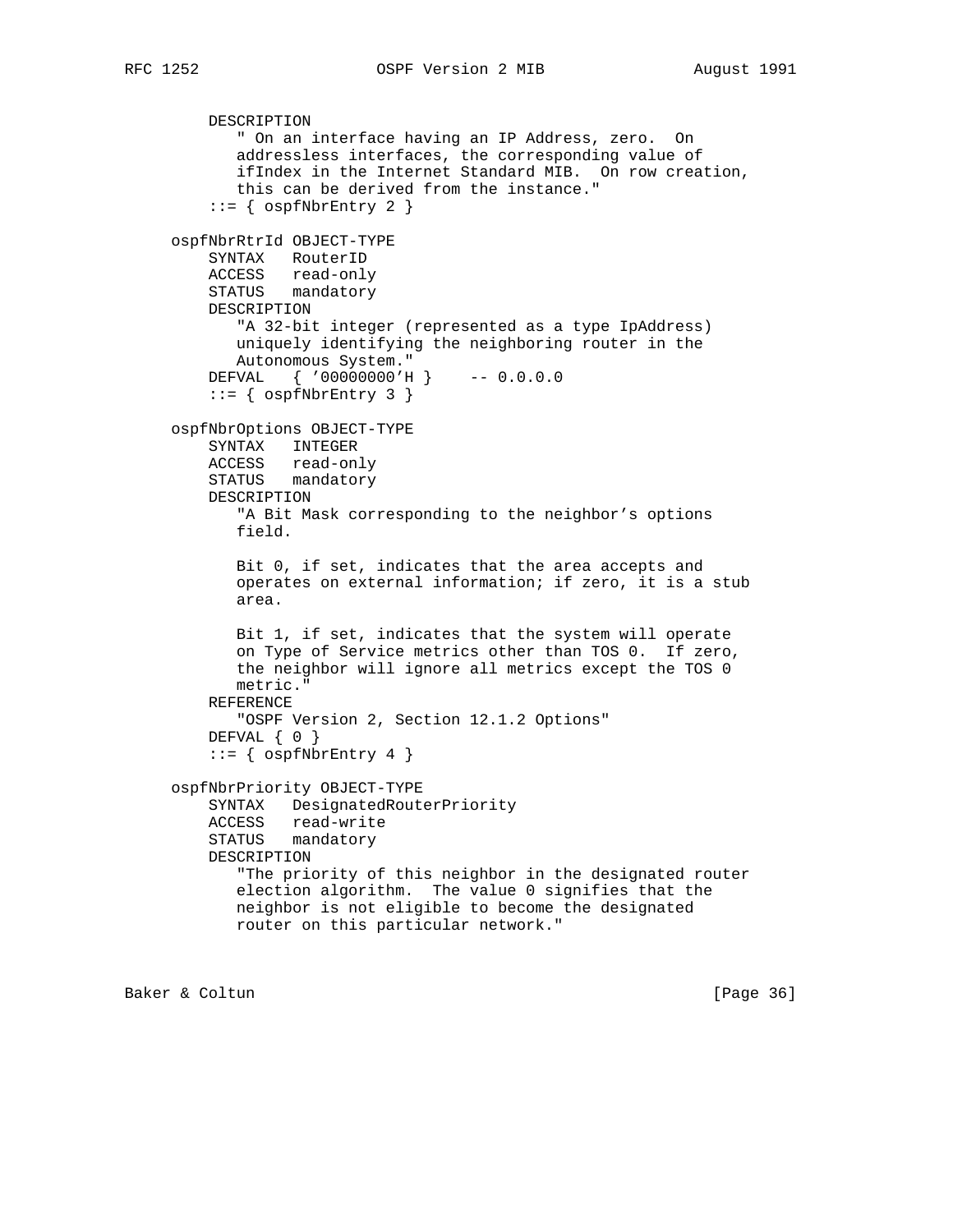```
 DEFVAL { 1 }
        ::= { ospfNbrEntry 5 }
     ospfNbrState OBJECT-TYPE
         SYNTAX INTEGER {
                     down (1),
                     attempt (2),
                     init (3),
                     twoWay (4),
                     exchangeStart (5),
                     exchange (6),
                     loading (7),
                 full (8) }
         ACCESS read-only
         STATUS mandatory
         DESCRIPTION
            "The State of the relationship with this Neighbor."
         REFERENCE
            "OSPF Version 2, Section 10.1 Neighbor States"
         DEFVAL { down }
        ::= { ospfNbrEntry 6 }
     ospfNbrEvents OBJECT-TYPE
         SYNTAX Counter
 ACCESS read-only
 STATUS mandatory
         DESCRIPTION
            "The number of times this neighbor relationship has
            changed state, or an error has occurred."
         DEFVAL { 0 }
        ::= { ospfNbrEntry 7 }
     ospfNbrLSRetransQLen OBJECT-TYPE
         SYNTAX Gauge
         ACCESS read-only
         STATUS mandatory
         DESCRIPTION
            "The current length of the retransmission queue."
        DEFVAL { 0 }
        ::= { ospfNbrEntry 8 }
     ospfNBMANbrStatus OBJECT-TYPE
         SYNTAX Validation
         ACCESS read-write
         STATUS mandatory
         DESCRIPTION
            "This variable displays the validity or invalidity of
```
Baker & Coltun [Page 37]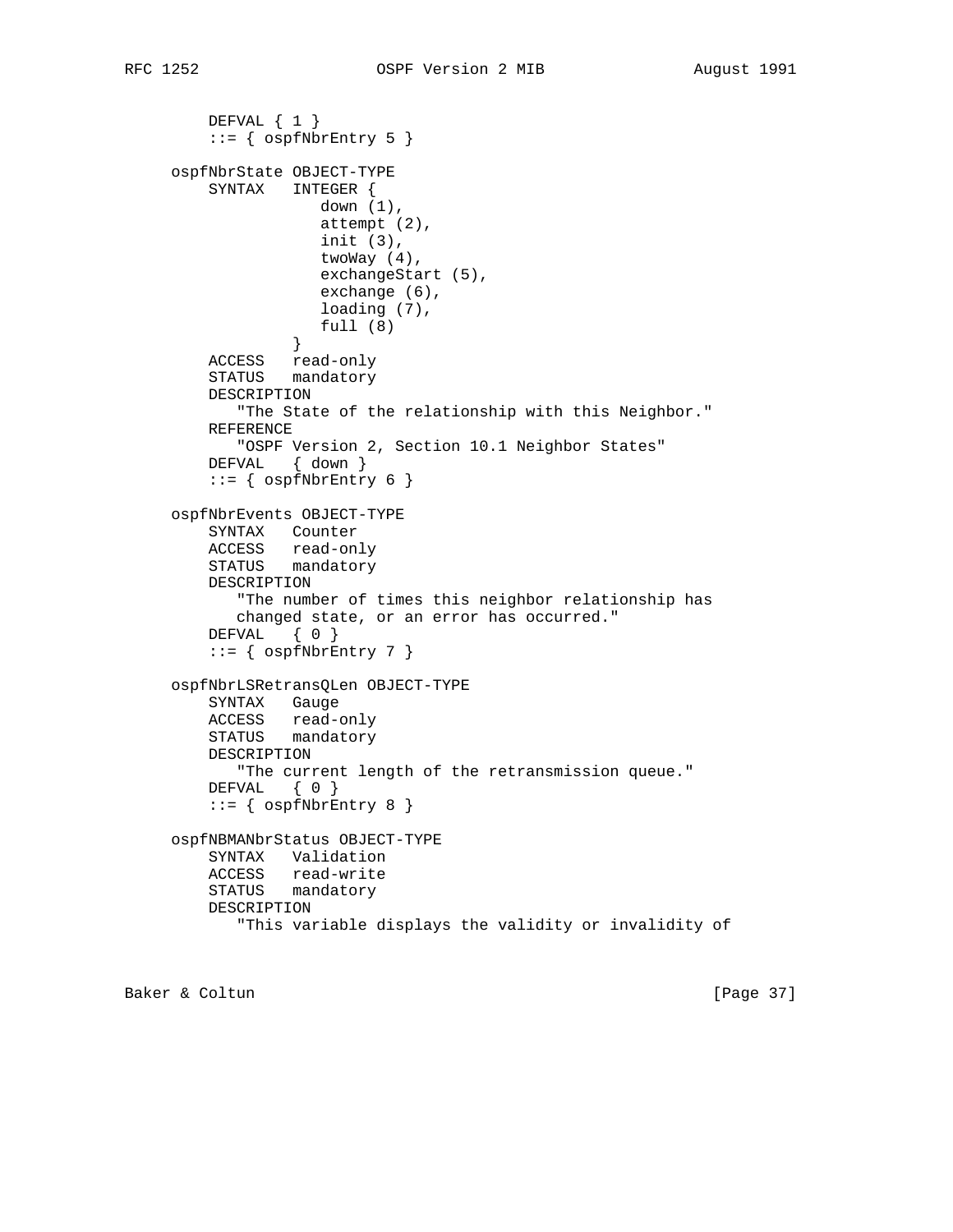```
RFC 1252 OSPF Version 2 MIB August 1991
```

```
 the entry. Setting it to 'invalid' has the effect of
            rendering it inoperative. The internal effect (row
            removal) is implementation dependent."
         DEFVAL { valid }
         ::= { ospfNbrEntry 9 }
     -- OSPF Virtual Neighbor Table
     -- This table describes all virtual neighbors.
     -- Since Virtual Links are configured in the
     -- virtual interface table, this table is read-only.
     ospfVirtNbrTable OBJECT-TYPE
         SYNTAX SEQUENCE OF OspfVirtNbrEntry
         ACCESS not-accessible
         STATUS mandatory
         DESCRIPTION
            "A table of virtual neighbor information."
         REFERENCE
            "OSPF Version 2, Section 15 Virtual Links"
         ::= { ospf 11 }
     ospfVirtNbrEntry OBJECT-TYPE
         SYNTAX OspfVirtNbrEntry
 ACCESS not-accessible
 STATUS mandatory
         DESCRIPTION
            "Virtual neighbor information."
         INDEX { ospfVirtNbrArea, ospfVirtNbrRtrId }
         ::= { ospfVirtNbrTable 1 }
     OspfVirtNbrEntry ::=
         SEQUENCE {
             ospfVirtNbrArea
                 AreaID,
             ospfVirtNbrRtrId
                 RouterID,
             ospfVirtNbrIpAddr
                 IpAddress,
             ospfVirtNbrOptions
                 INTEGER,
             ospfVirtNbrState
                 INTEGER,
             ospfVirtNbrEvents
                 Counter,
             ospfVirtNbrLSRetransQLen
                 Gauge
```
Baker & Coltun [Page 38]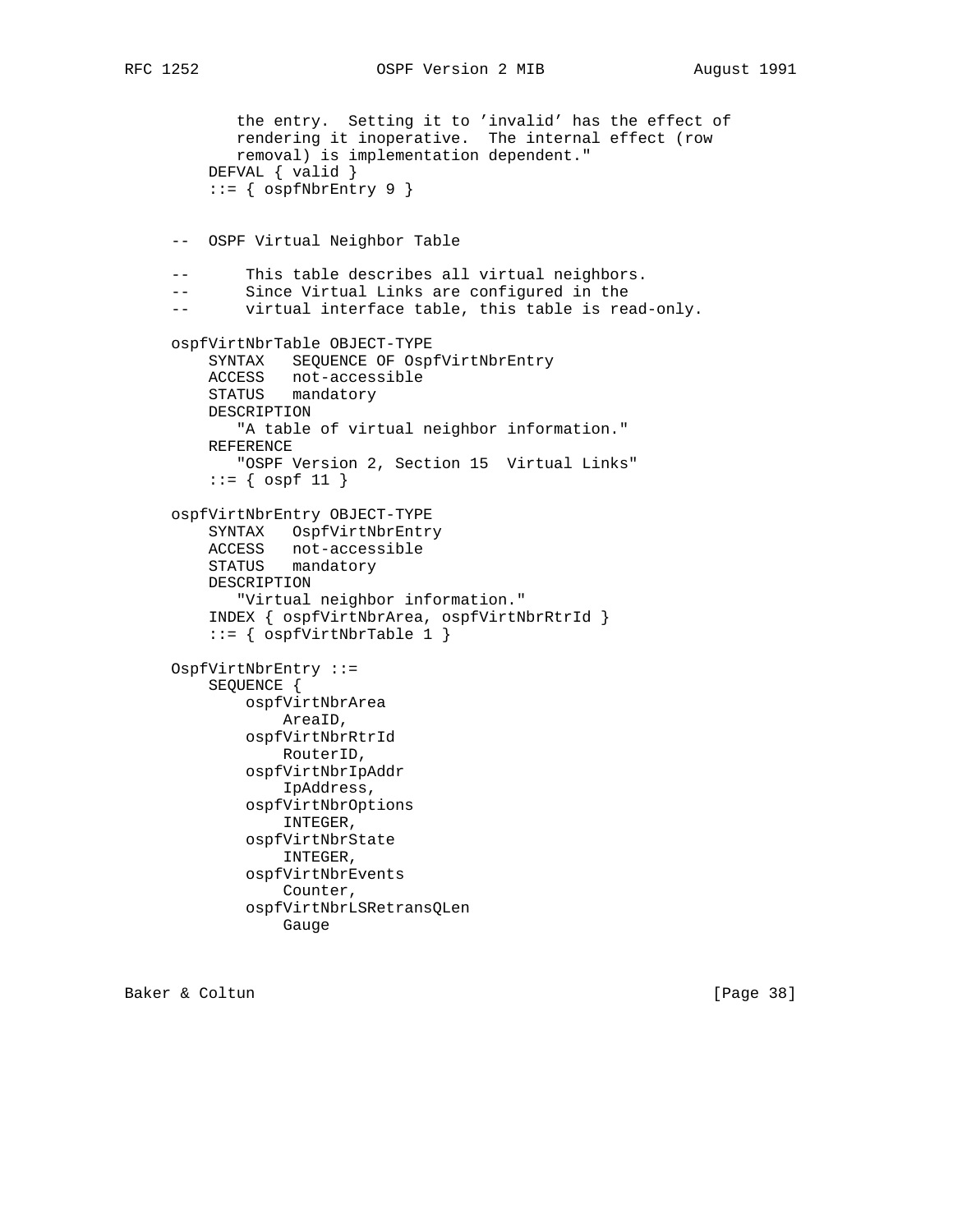```
 }
     ospfVirtNbrArea OBJECT-TYPE
         SYNTAX AreaID
 ACCESS read-only
 STATUS mandatory
         DESCRIPTION
            "The Transit Area Identifier."
         ::= { ospfVirtNbrEntry 1 }
     ospfVirtNbrRtrId OBJECT-TYPE
         SYNTAX RouterID
         ACCESS read-only
         STATUS mandatory
         DESCRIPTION
            "A 32-bit integer uniquely identifying the neighboring
            router in the Autonomous System."
          ::= { ospfVirtNbrEntry 2 }
     ospfVirtNbrIpAddr OBJECT-TYPE
         SYNTAX IpAddress
         ACCESS read-only
         STATUS mandatory
         DESCRIPTION
             "The IP address this Virtual Neighbor is using."
          ::= { ospfVirtNbrEntry 3 }
     ospfVirtNbrOptions OBJECT-TYPE
         SYNTAX INTEGER
         ACCESS read-only
         STATUS mandatory
         DESCRIPTION
             "A bit map corresponding to the neighbor's options
            field. Thus, Bit 1, if set, indicates that the
            neighbor supports Type of Service Routing; if zero, no
            metrics other than TOS 0 are in use by the neighbor."
          ::= { ospfVirtNbrEntry 4 }
     ospfVirtNbrState OBJECT-TYPE
         SYNTAX INTEGER {
                     down (1),
                     attempt (2),
                     init (3),
                     twoWay (4),
                     exchangeStart (5),
                     exchange (6),
                     loading (7),
                     full (8)
```
Baker & Coltun [Page 39]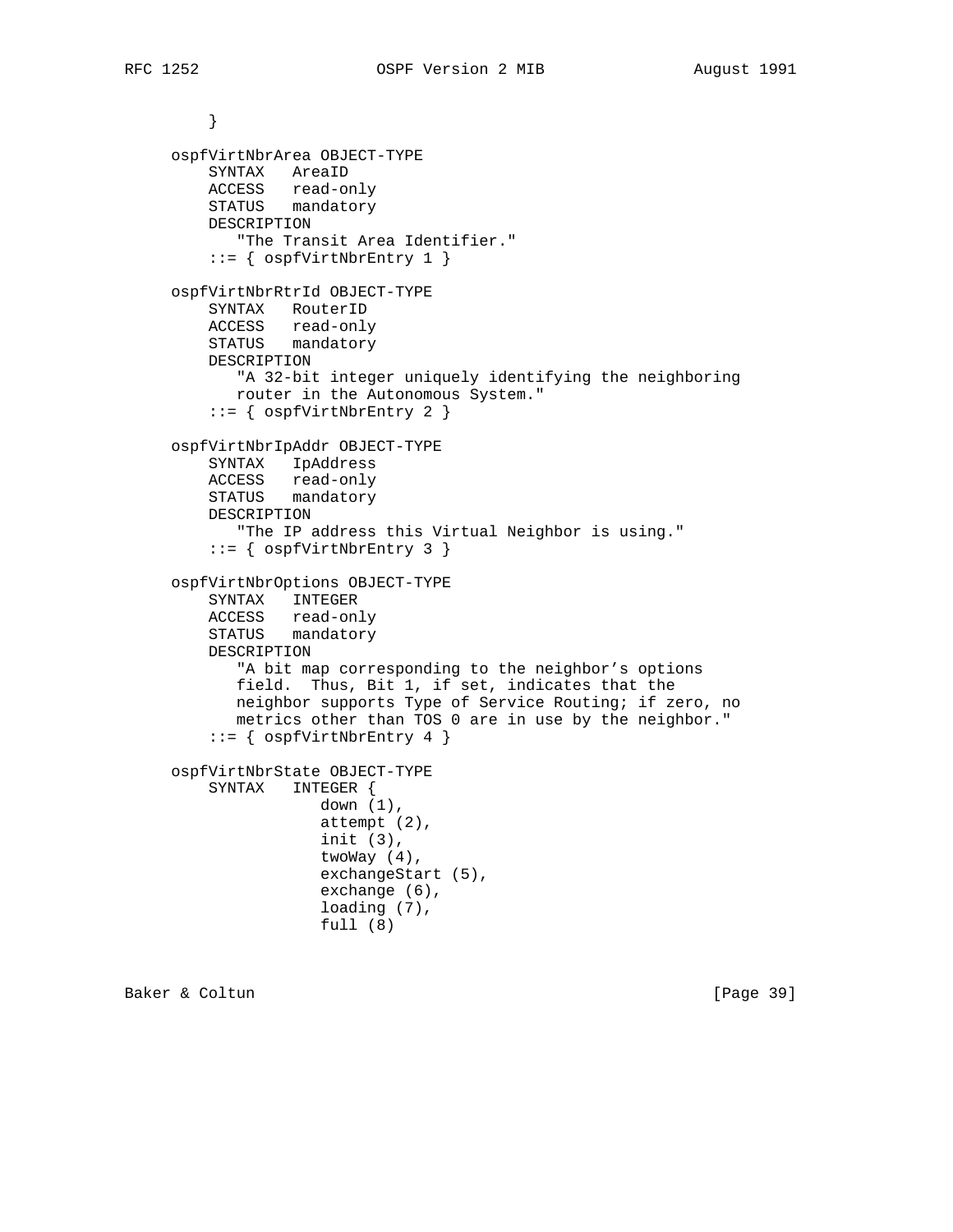```
 }
 ACCESS read-only
 STATUS mandatory
         DESCRIPTION
            "The state of the Virtual Neighbor Relationship."
         ::= { ospfVirtNbrEntry 5 }
     ospfVirtNbrEvents OBJECT-TYPE
         SYNTAX Counter
         ACCESS read-only
         STATUS mandatory
         DESCRIPTION
           "The number of times this virtual link has changed its
           state, or an error has occurred."
        ::= { ospfVirtNbrEntry 6 }
     ospfVirtNbrLSRetransQLen OBJECT-TYPE
         SYNTAX Gauge
         ACCESS read-only
         STATUS mandatory
         DESCRIPTION
            "The current length of the retransmission queue."
         ::= { ospfVirtNbrEntry 7 }
```
END

6. Acknowledgements

 This document was produced by the OSPF Working Group, of which the Chairman is John Moy of Proteon.

 In addition, the comments of the following individuals are also acknowledged:

| John Moy         | Proteon, Inc.                    |
|------------------|----------------------------------|
| Dino Farinacci   | 3COM                             |
| Stan Froyd       | Advanced Computer Communications |
| Steve Willis     | Wellfleet                        |
| John Burress     | Wellfleet                        |
| Keith McCloghrie | Hughes LAN Systems               |
|                  |                                  |

### 7. References

- [1] Cerf, V., "IAB Recommendations for the Development of Internet Network Management Standards", RFC 1052, NRI, April 1988.
- [2] Cerf, V., "Report of the Second Ad Hoc Network Management Review Group", RFC 1109, NRI, August 1989.

Baker & Coltun [Page 40]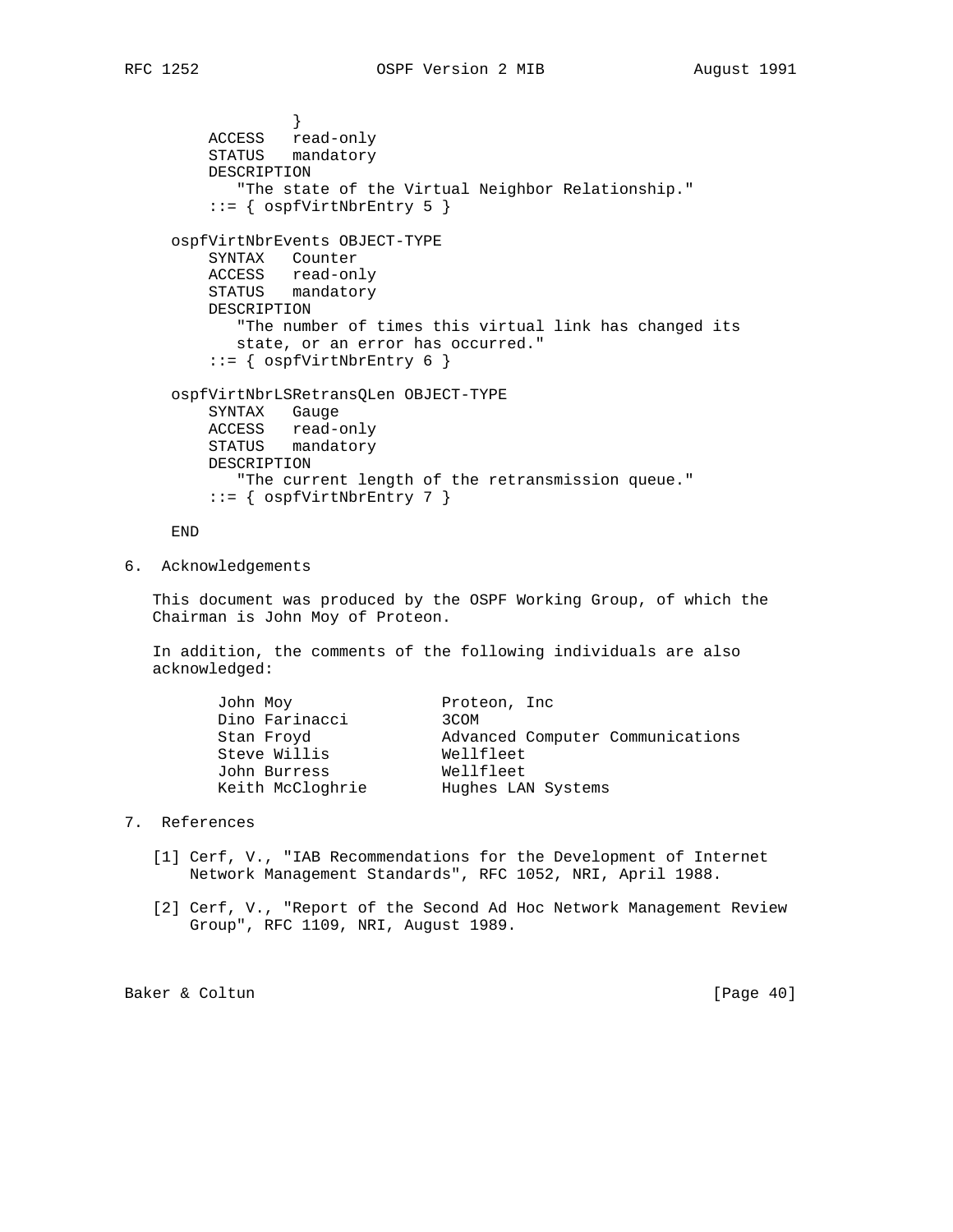- [3] Rose M., and K. McCloghrie, "Structure and Identification of Management Information for TCP/IP-based internets", RFC 1155, Performance Systems International, Hughes LAN Systems, May 1990.
- [4] McCloghrie K., and M. Rose, "Management Information Base for Network Management of TCP/IP-based internets", RFC 1156, Hughes LAN Systems, Performance Systems International, May 1990.
- [5] Case, J., Fedor, M., Schoffstall, M., and J. Davin, "Simple Network Management Protocol", RFC 1157, SNMP Research, Performance Systems International, Performance Systems International, MIT Laboratory for Computer Science, May 1990.
- [6] Rose M., Editor, "Management Information Base for Network Management of TCP/IP-based internets: MIB-II", RFC 1213, Performance Systems International, March 1991.
- [7] Information processing systems Open Systems Interconnection Specification of Abstract Syntax Notation One (ASN.1), International Organization for Standardization, International Standard 8824, December 1987.
- [8] Information processing systems Open Systems Interconnection Specification of Basic Encoding Rules for Abstract Notation One (ASN.1), International Organization for Standardization, International Standard 8825, December 1987.
- [9] Rose, M., and K. McCloghrie, Editors, "Concise MIB Definitions", RFC 1212, Performance Systems International, Hughes LAN Systems, March 1991.
- [10] Moy, J., Editor, "The OSPF Specification, Version 2", RFC 1247, Proteon, Inc., July 1991.
- 8. Security Considerations

Security issues are not discussed in this memo.